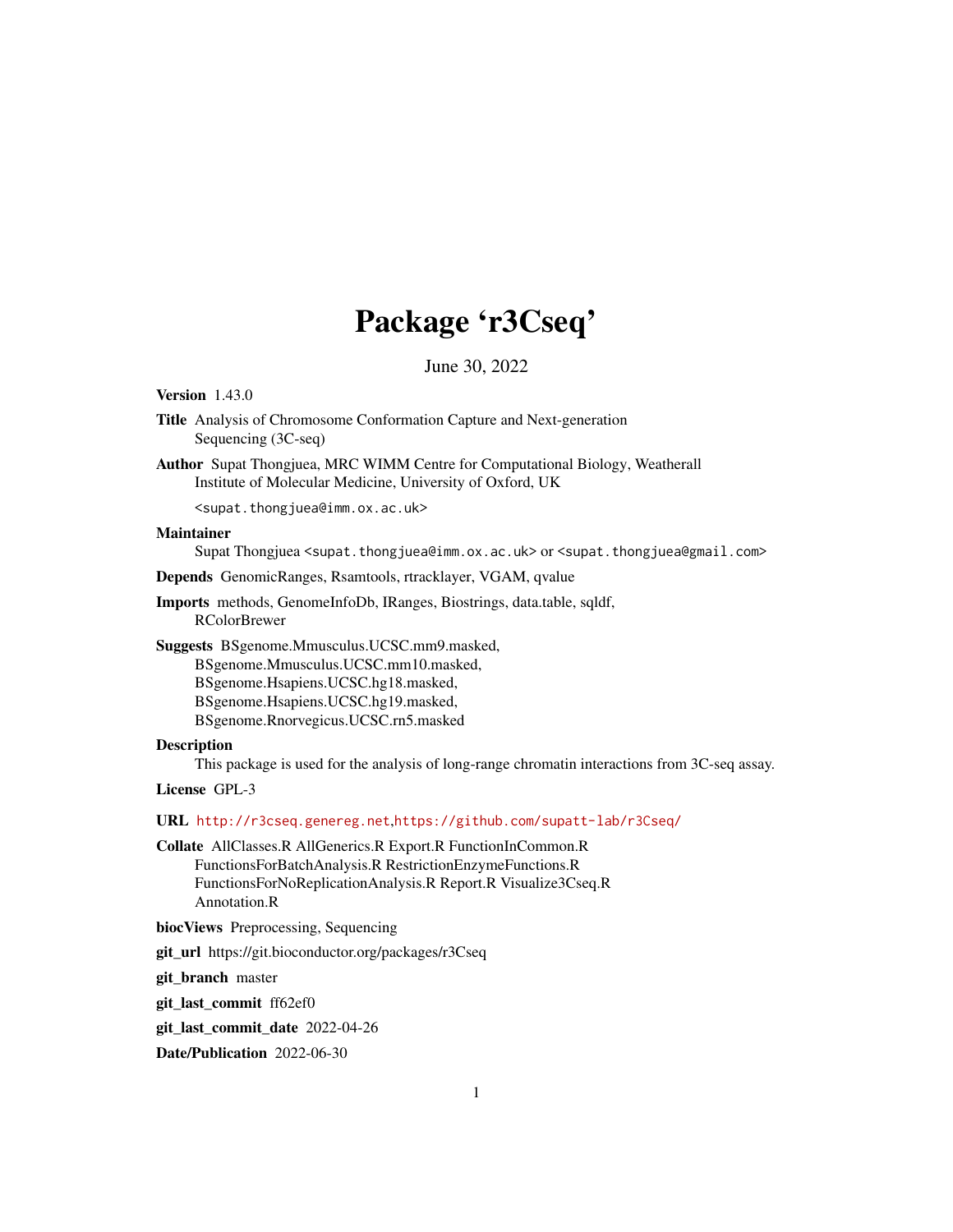## R topics documented:

| $\overline{3}$ |
|----------------|
| $\overline{3}$ |
| $\overline{4}$ |
| $\overline{4}$ |
| 5              |
| 6              |
| 6              |
| $\overline{7}$ |
| $\overline{7}$ |
| $\overline{7}$ |
| 8              |
| 9              |
| 9              |
| 10             |
| 11             |
| 11             |
| 12             |
| 13             |
| 13             |
| 14             |
| 15             |
| 16             |
| 17             |
| 17             |
| 18             |
| <b>19</b>      |
| 20             |
| 20             |
| 21             |
| 22             |
| 23             |
| 23             |
|                |
|                |
|                |
|                |
|                |
|                |
|                |
| 25             |
| 26             |
|                |
| 26             |
| 27             |
| 29             |
| 30<br>31       |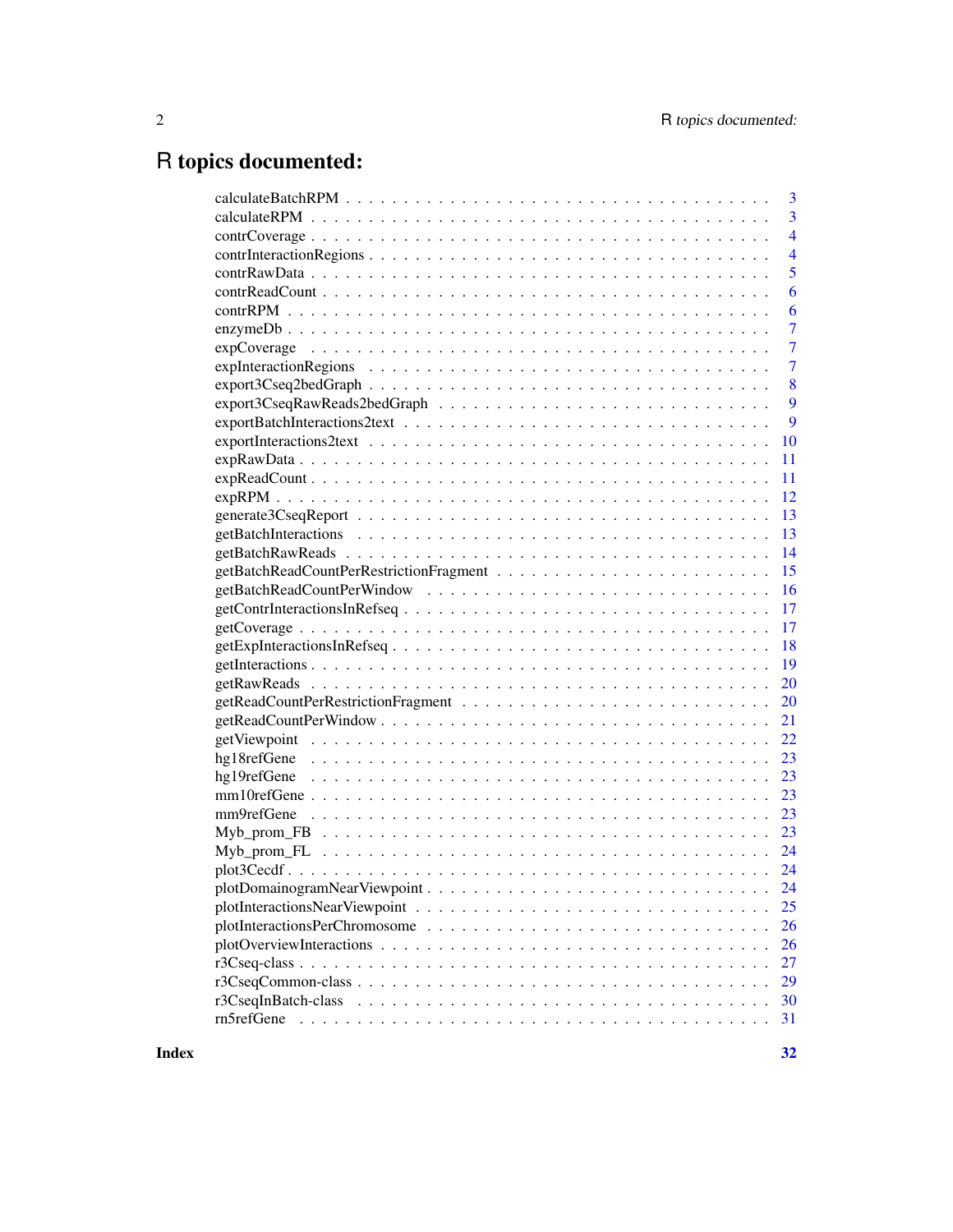<span id="page-2-2"></span><span id="page-2-0"></span>calculateBatchRPM *calculate read per million (RPM) for replicates analysis*

#### Description

Normalize 3C-Seq data by transforming raw reads to read per million per each region for replication analysis

#### Usage

```
calculateBatchRPM(object,normalized_method=c("powerlawFittedRPM","normalRPM"))
```
#### **Arguments**

object r3CseqInBatch object normalized\_method character. method of normalization (default=powerlawFittedRPM)

#### Author(s)

S. Thongjuea

#### See Also

[calculateRPM,](#page-2-1) [expRPM](#page-11-1) [contrRPM](#page-5-1)

#### Examples

#See the vignette

<span id="page-2-1"></span>calculateRPM *calculate read per million (RPM)*

#### Description

Normalize 3C-Seq data by transforming raw reads to read per million per each region

#### Usage

calculateRPM(object,normalized\_method=c("powerlawFittedRPM","normalRPM"))

#### Arguments

object r3Cseq object normalized\_method character. method of normalization (default=powerlawFittedRPM)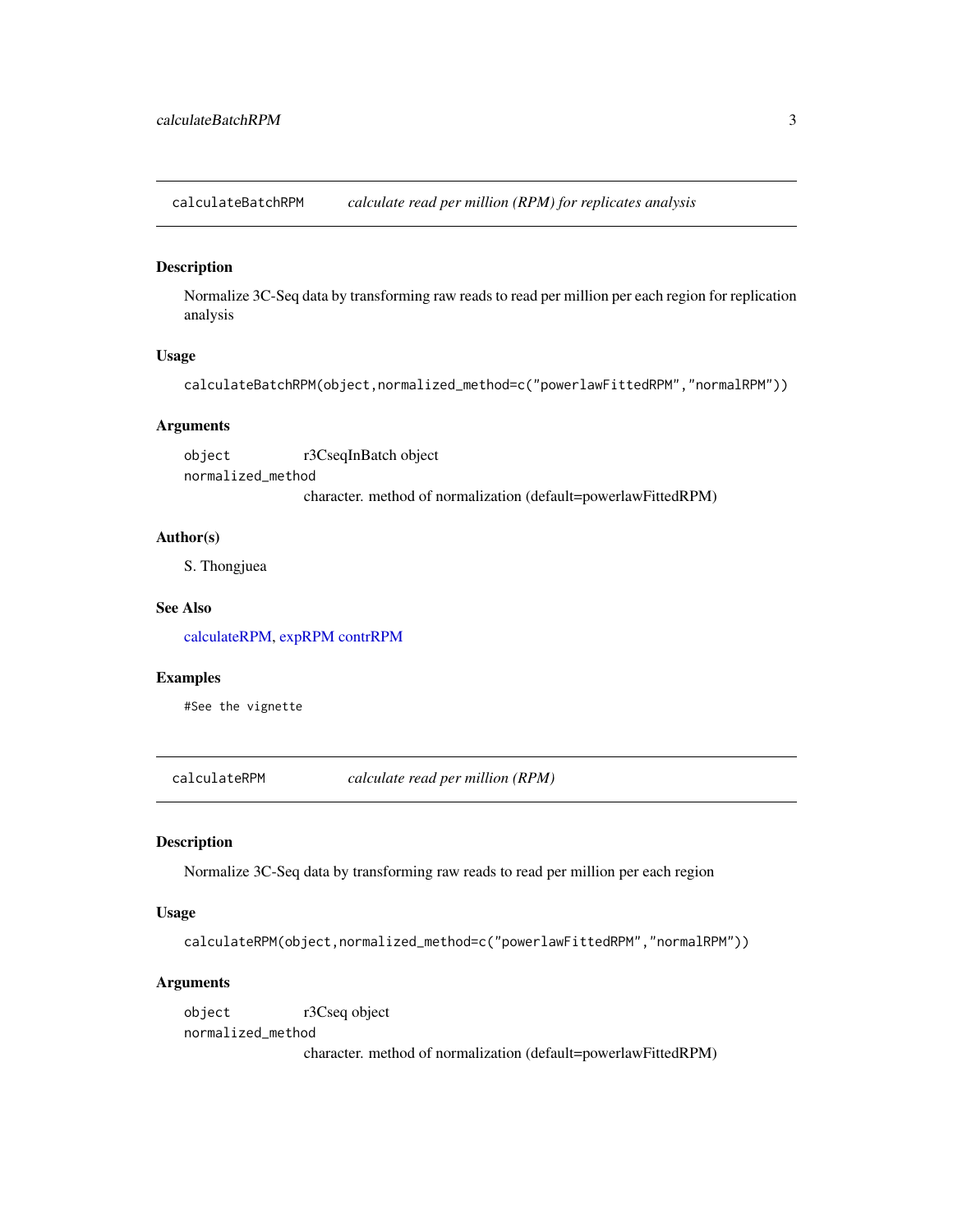#### <span id="page-3-0"></span>Author(s)

S. Thongjuea

## See Also

[contrRPM,](#page-5-1) [expRPM,](#page-11-1) [calculateBatchRPM](#page-2-2)

## Examples

#See the vignette

contrCoverage *This method has been removed.*

## Description

This method has been removed.

<span id="page-3-1"></span>contrInteractionRegions

*get interaction regions from the control*

## Description

get all identified interaction regions from the control

## Usage

```
contrInteractionRegions(object)
```
## Arguments

object r3Cseq or r3CseqInBatch object

#### Value

The candidate interaction regions show in the IRange object

#### Author(s)

S. Thongjuea

### See Also

[expInteractionRegions,](#page-6-1) [getInteractions](#page-18-1)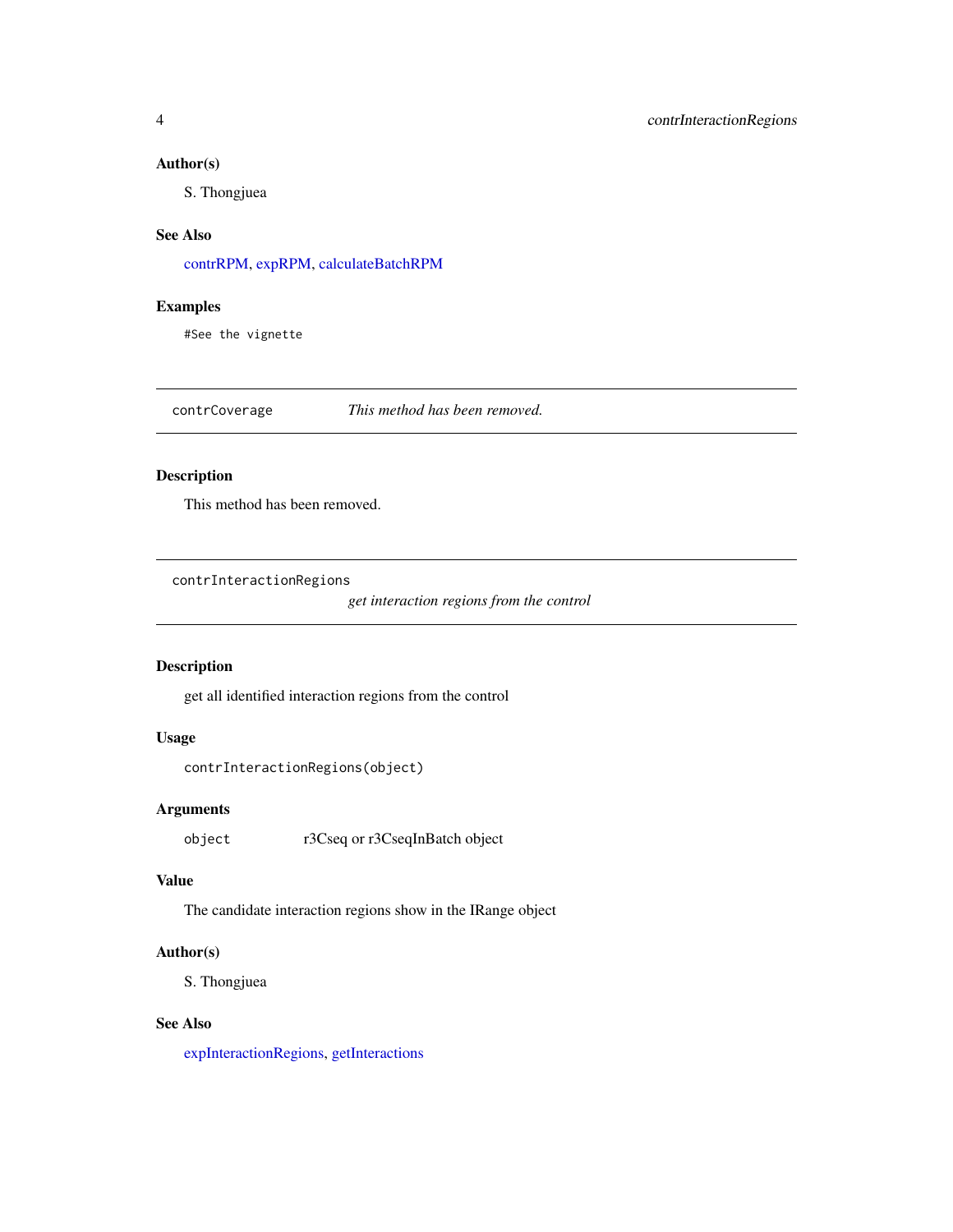## <span id="page-4-0"></span>contrRawData 5

## Examples

#See the vignette

contrRawData *Accessors for the 'contrRawData' slot of a r3Cseq object.*

## Description

The 'contrRawData' slot of hold the raw aligned reads data in the GRanges object.

#### Usage

```
## S4 method for signature 'r3Cseq'
contrRawData(object)
## S4 replacement method for signature 'r3Cseq'
contrRawData(object) <- value
```
## Arguments

| object | r3Cseq object                     |
|--------|-----------------------------------|
| value  | a GRanges object of aligned reads |

## Author(s)

S. Thongjuea

## See Also

[expRawData](#page-10-1)

## Examples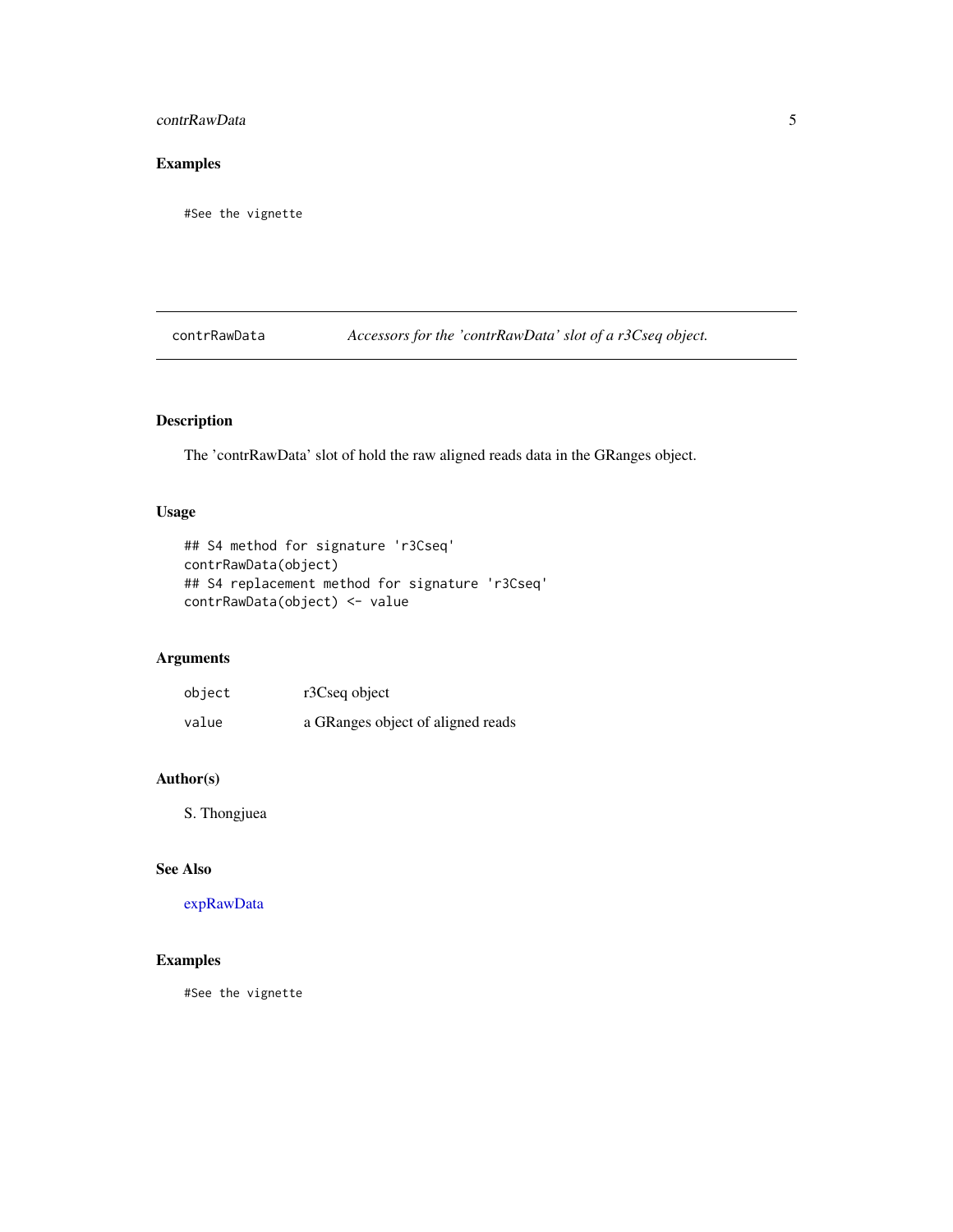<span id="page-5-2"></span><span id="page-5-0"></span>

## Description

get the read count per region for the control

## Usage

```
contrReadCount(object)
```
## Arguments

object r3Cseq object

## Author(s)

S. Thongjuea

## See Also

[expReadCount,](#page-10-2) [getReadCountPerRestrictionFragment](#page-19-1)

## Examples

#See the vignette

<span id="page-5-1"></span>contrRPM *get read per million (RPM) for the control*

## Description

get the normalized 3C-seq data (RPM) for the control

#### Usage

```
contrRPM(object)
```
## Arguments

object r3Cseq or r3CseqInBatch object

## Author(s)

S. Thongjuea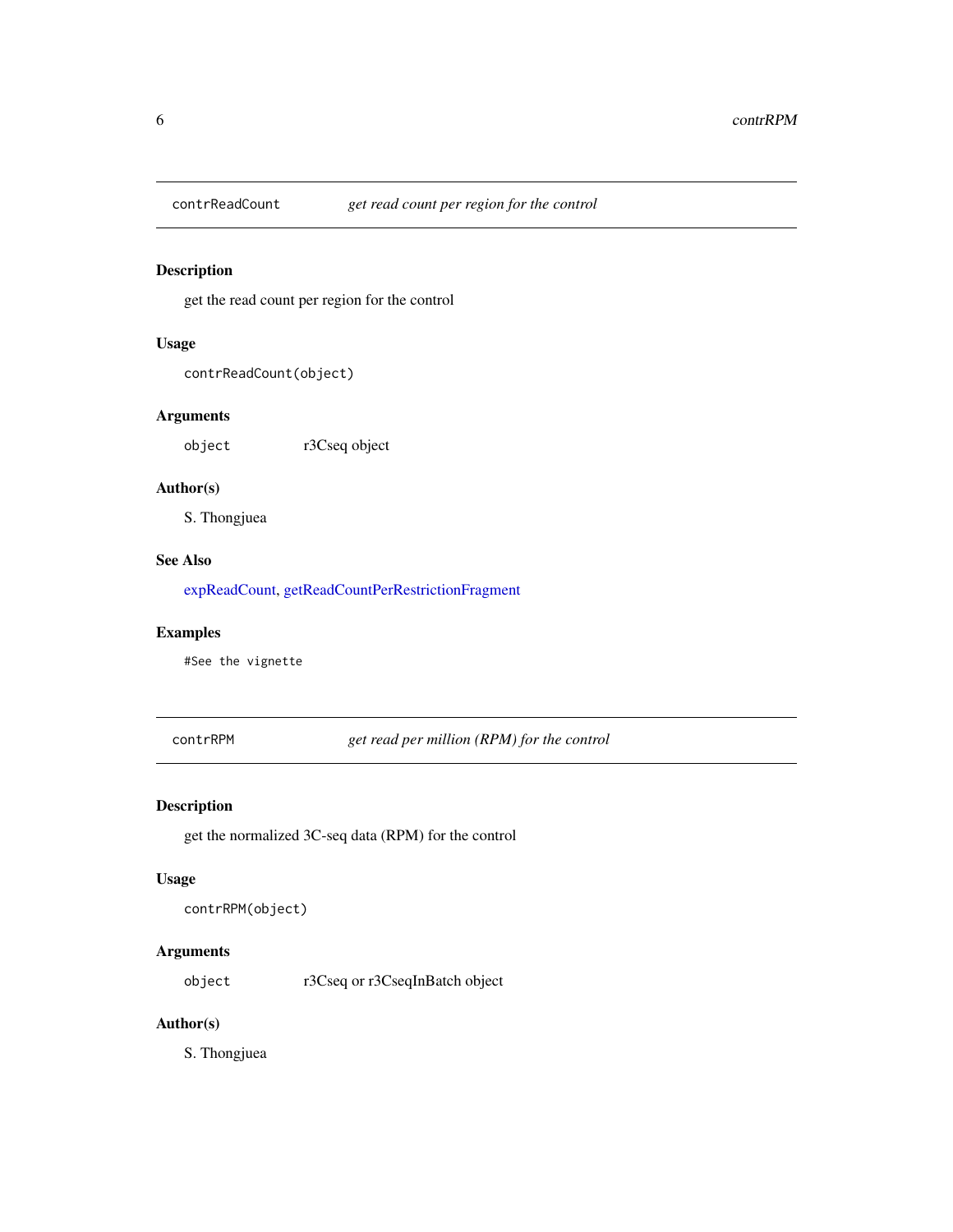## <span id="page-6-0"></span>enzymeDb 7

## See Also

[calculateRPM,](#page-2-1) [expRPM](#page-11-1)

#### Examples

#See the vignette

enzymeDb *Rebase The Restriction Enzyme Database*

## Description

The database includes all restriction enzyme information from the REBASE database.

#### References

http://rebase.neb.com/rebase/rebase.html

expCoverage *This method has been removed.*

## Description

This method has been removed.

<span id="page-6-1"></span>expInteractionRegions *get interaction regions from the experiment*

#### Description

get identified interaction regions from the experiment

#### Usage

```
expInteractionRegions(object)
```
## Arguments

object r3Cseq or r3CseqInBatch object

### Value

The candidate interaction regions show in the IRange object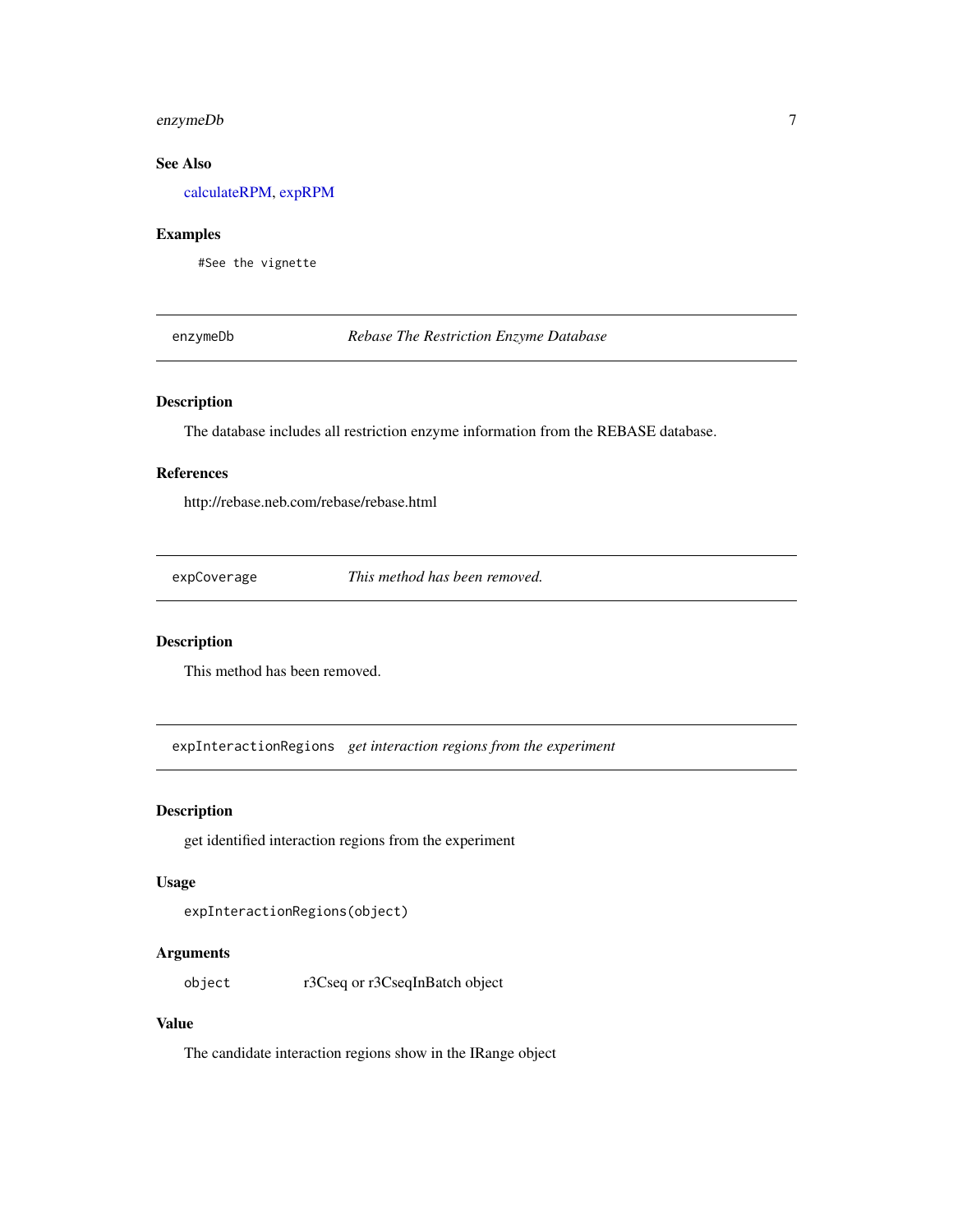#### <span id="page-7-0"></span>Author(s)

S. Thongjuea

#### See Also

[getInteractions,](#page-18-1) [contrInteractionRegions](#page-3-1)

## Examples

#See the vignette

<span id="page-7-1"></span>export3Cseq2bedGraph *export interaction regions to the 'bedGraph' format*

#### Description

export interaction regions from RagedData to the bedGraph format, which suitable for uploading to the UCSC genome browser

## Usage

```
export3Cseq2bedGraph(object,datatype=c("rpm","read_count"))
```
#### Arguments

| object   | r3Cseq object, The object might contain the interaction regions generated by<br>function getInteractions     |
|----------|--------------------------------------------------------------------------------------------------------------|
| datatype | read_count: read count per restriction fragment rpm: normalized read per<br>million per restriction fragment |

## Value

The text file in 'bedGraph' format

#### Author(s)

S. Thongjuea

#### See Also

[exportInteractions2text](#page-9-1)

#### Examples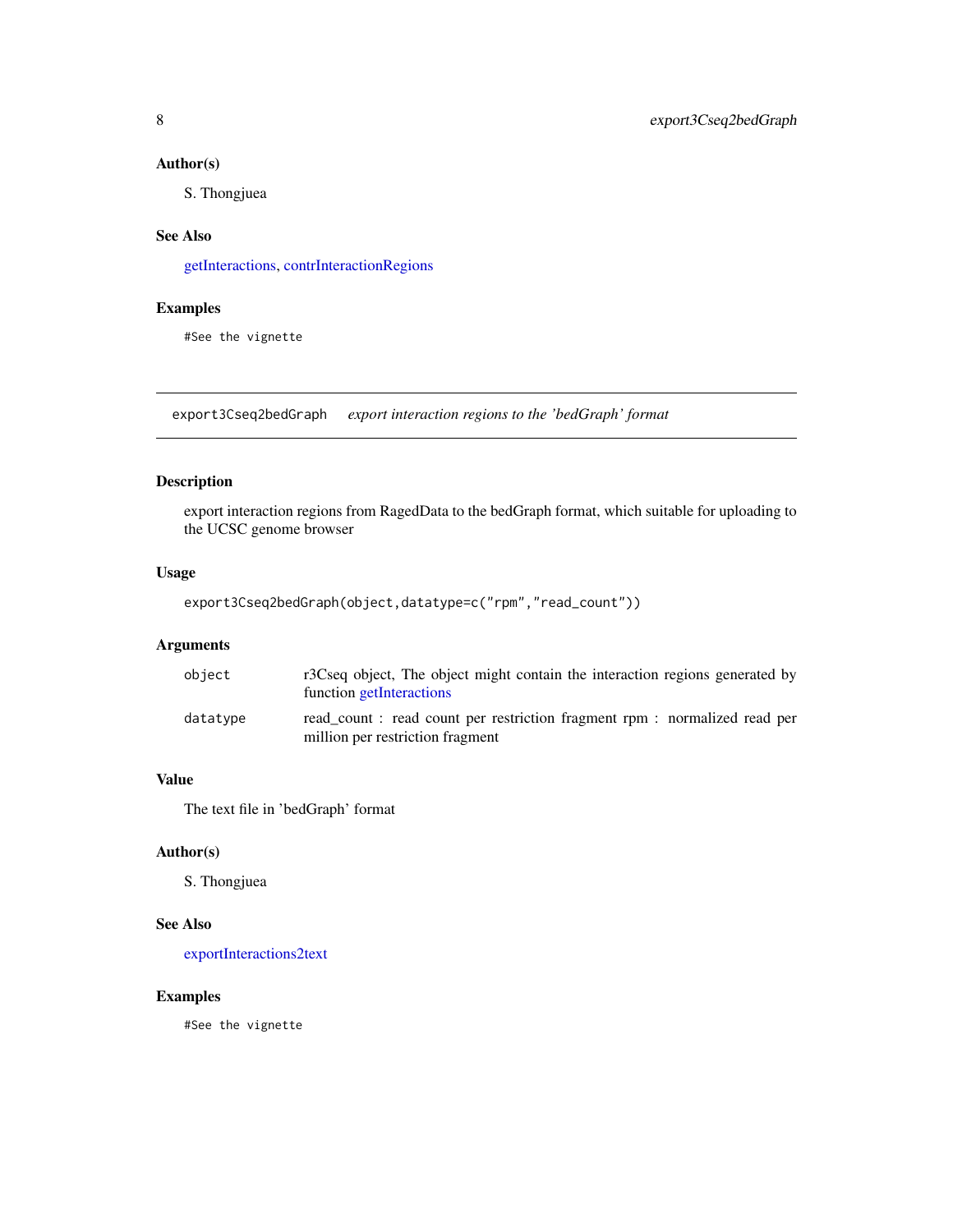<span id="page-8-0"></span>export3CseqRawReads2bedGraph

*export the interaction signal from the raw reads to the 'bedGraph' format*

## Description

export interaction regions signal to the bedGraph format, which suitable for uploading to the UCSC genome browser

#### Usage

export3CseqRawReads2bedGraph(object)

#### Arguments

object r3Cseq object

#### Value

The text file in 'bedGraph' format

#### Author(s)

S. Thongjuea

#### See Also

[exportInteractions2text,](#page-9-1) [export3Cseq2bedGraph,](#page-7-1)

#### Examples

#See the vignette

exportBatchInteractions2text

*export identified interaction regions to the tab separated format for replicates analysis*

## Description

export interaction regions from RagedData to the tab separated format for replicates analysis

#### Usage

exportBatchInteractions2text(object)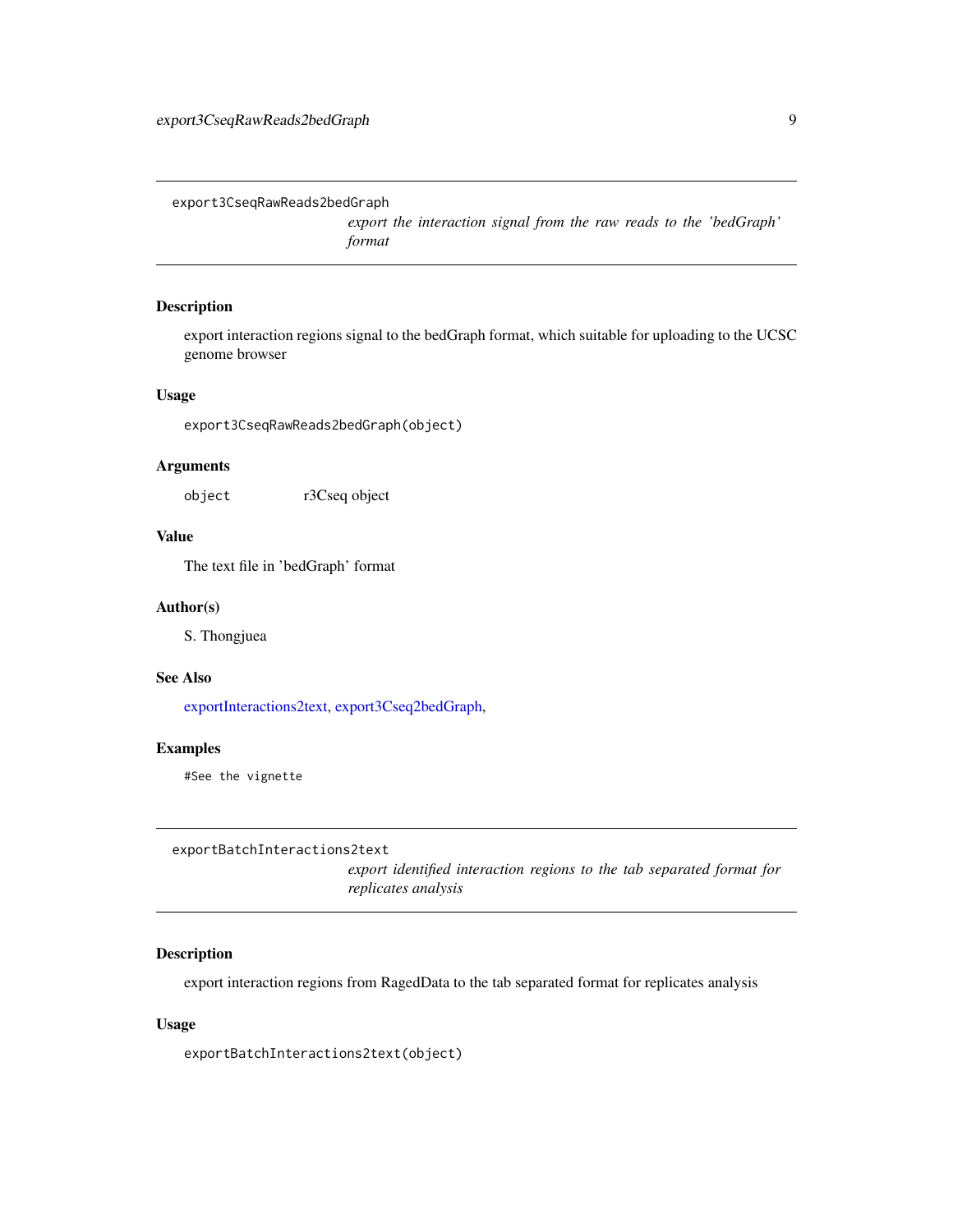#### <span id="page-9-0"></span>Arguments

object r3CseqInBatch object

#### Value

The text file in the tab separated format

## Author(s)

S. Thongjuea

#### See Also

[export3Cseq2bedGraph,](#page-7-1) [exportInteractions2text](#page-9-1)

#### Examples

#See the vignette

<span id="page-9-1"></span>exportInteractions2text

*export identified interaction regions to the tab separated format*

## Description

export interaction regions from RagedData to the tab separated format

#### Usage

```
exportInteractions2text(object)
```
#### Arguments

object r3Cseq object

## Value

The text file in the tab separated format

#### Author(s)

S. Thongjuea

## See Also

[export3Cseq2bedGraph](#page-7-1)

## Examples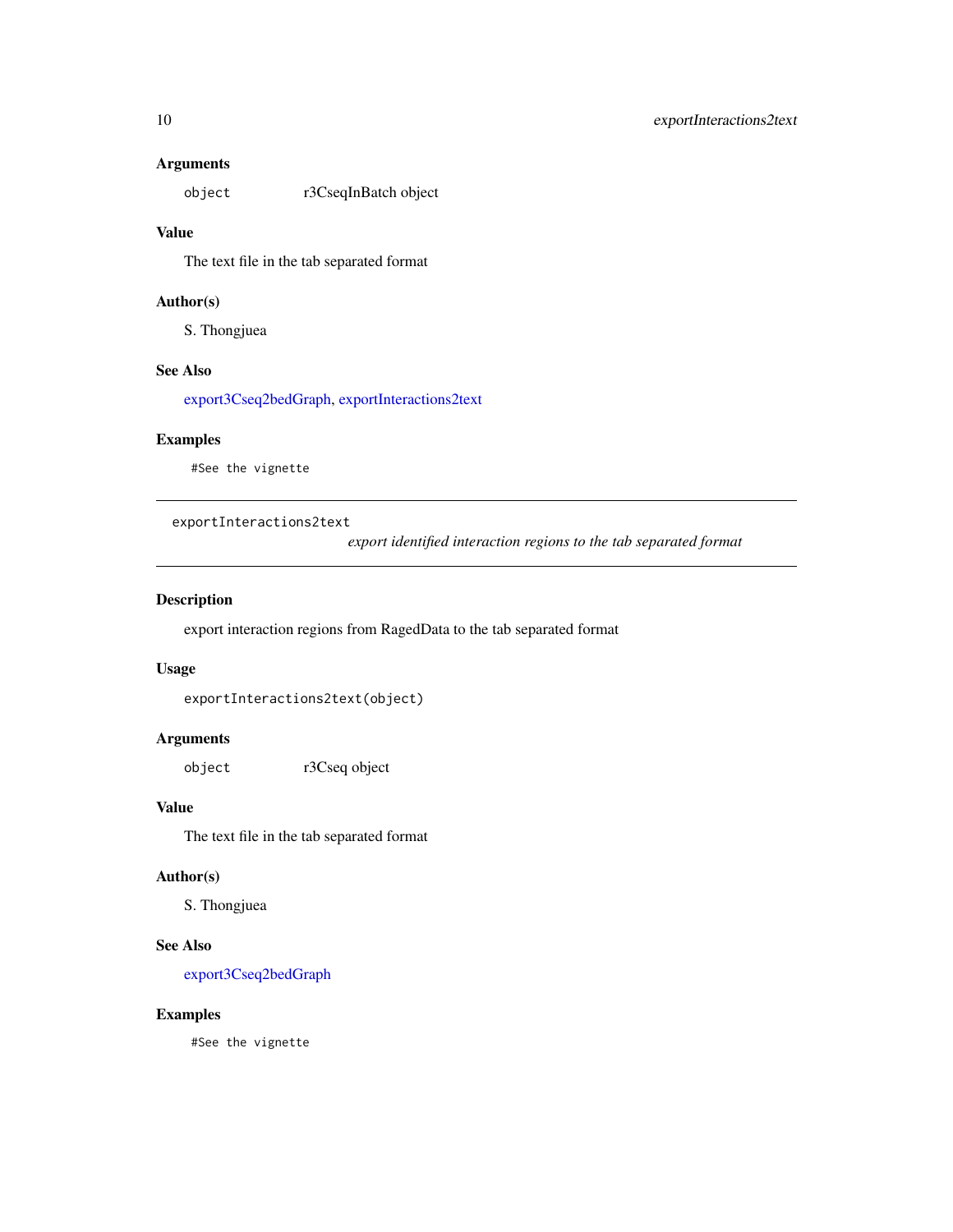<span id="page-10-1"></span><span id="page-10-0"></span>

#### Description

The 'expRawData' slot of hold the raw aligned reads data in the GRanges object.

## Usage

```
## S4 method for signature 'r3Cseq'
expRawData(object)
## S4 replacement method for signature 'r3Cseq'
expRawData(object) <- value
```
#### Arguments

| object | r3Cseq object                     |
|--------|-----------------------------------|
| value  | a GRanges object of aligned reads |

## Author(s)

S. Thongjuea

#### See Also

[expRawData](#page-10-1)

#### Examples

#See the vignette

<span id="page-10-2"></span>expReadCount *get read count per region for the experiment*

## Description

get the read count per region for the experiment

## Usage

expReadCount(object)

## Arguments

object r3Cseq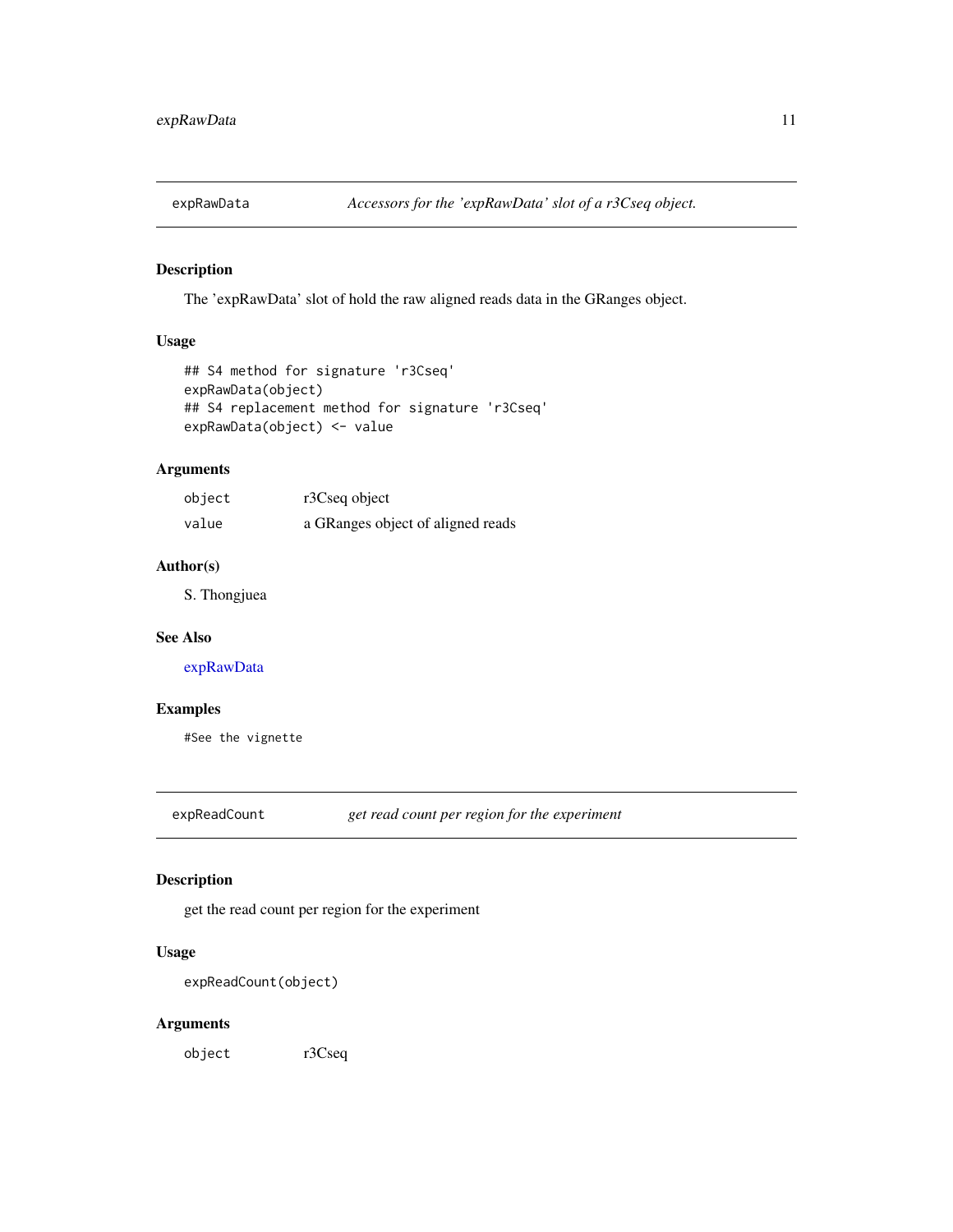## <span id="page-11-0"></span>Author(s)

S. Thongjuea

## See Also

[contrReadCount,](#page-5-2) [getReadCountPerRestrictionFragment](#page-19-1)

## Examples

#See the vignette

## <span id="page-11-1"></span>expRPM *get read per million (RPM) for the experiment*

## Description

get the normalized 3C-seq data (RPM) for the experiment

## Usage

expRPM(object)

## Arguments

object r3Cseq or r3CseqInBatch

#### Author(s)

S. Thongjuea

#### See Also

[calculateRPM,](#page-2-1) [contrRPM](#page-5-1)

#### Examples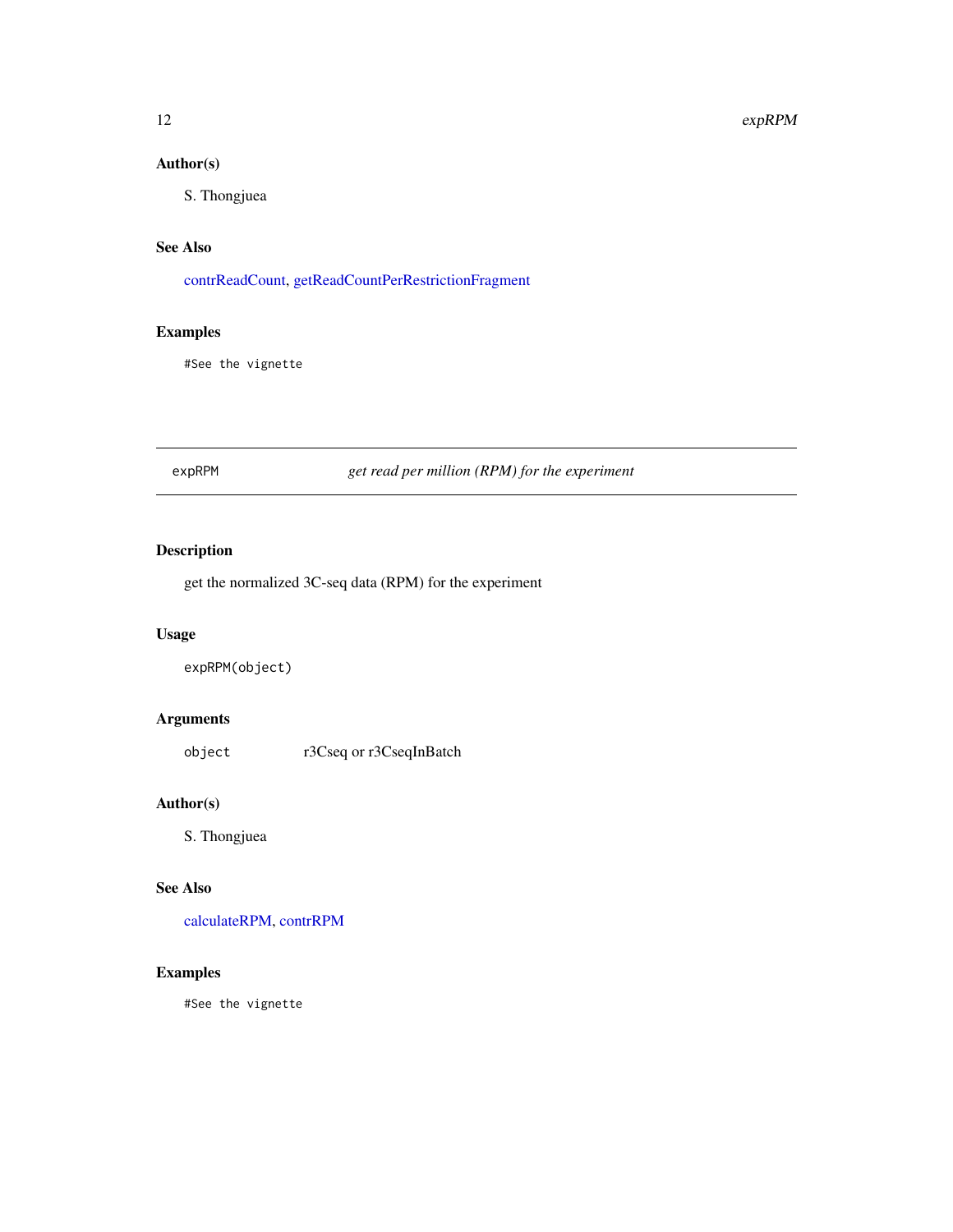<span id="page-12-0"></span>generate3CseqReport *generate reports for analysis results from r3Cseq*

#### Description

generate reports for analysis results from r3Cseq, the report contains all plots in one pdf file and a text separated out put file.

#### Usage

```
generate3CseqReport(obj)
```
#### Arguments

obj r3Cseq or r3CseqInBatch object

## Value

The text file in the tab separated format and the pdf file of all plots

#### Author(s)

S. Thongjuea

#### See Also

[exportInteractions2text](#page-9-1) [plotOverviewInteractions,](#page-25-1) [plotInteractionsPerChromosome,](#page-25-2) [plotInteraction](#page-24-1)[sNearViewpoint](#page-24-1)

## Examples

#See the vignette

<span id="page-12-1"></span>getBatchInteractions *calculate z-score, assign p-value and q-value for each interaction region for replicates data sets*

#### Description

Calculate z-score, assign p-value and q-value to each interaction regions for replicates data sets

#### Usage

getBatchInteractions(object,method=c("union","intersection"),smoothing.parameter=0.1,fdr=0.05)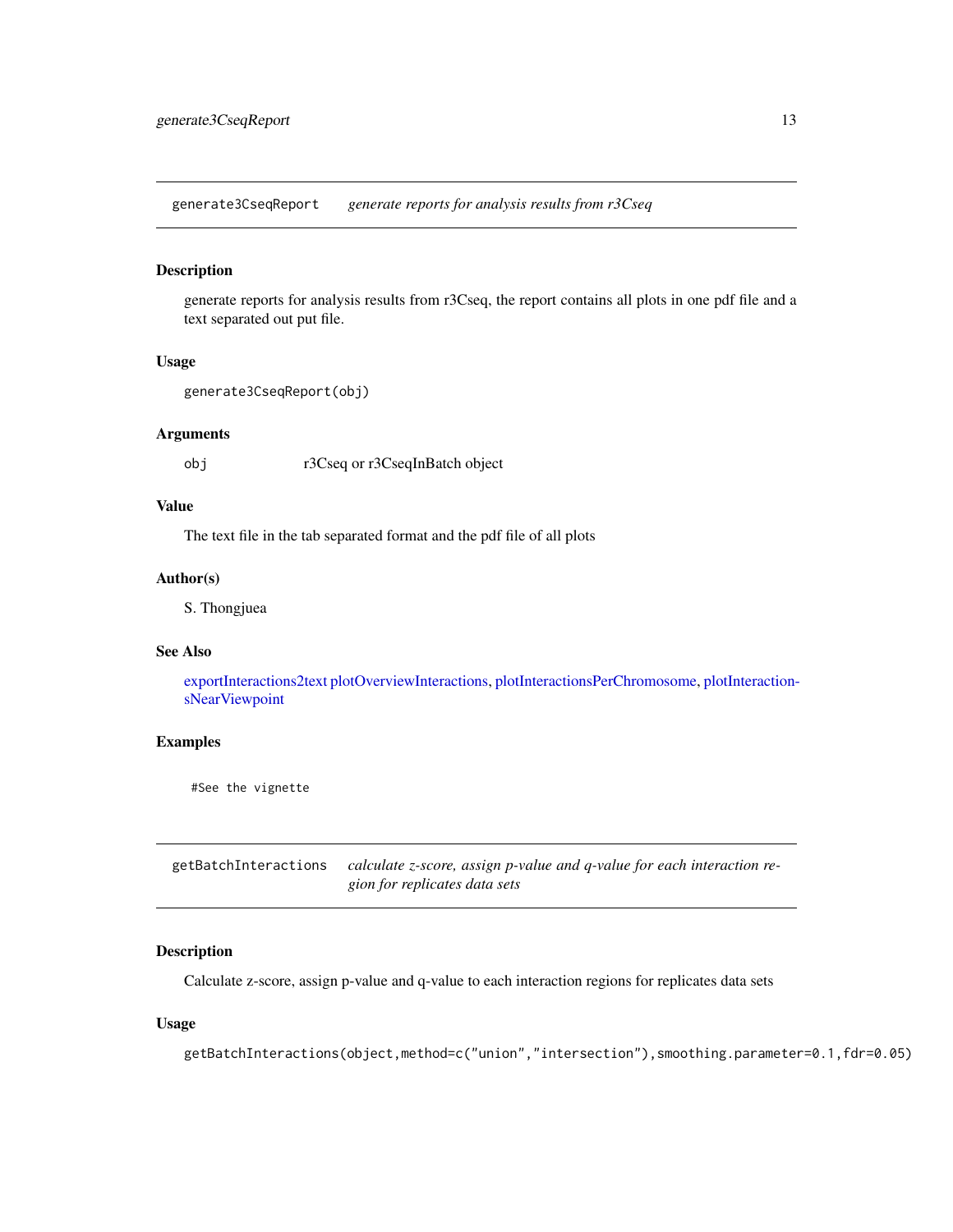#### <span id="page-13-0"></span>Arguments

| object              | r3Cseq object                                                                                                                        |  |
|---------------------|--------------------------------------------------------------------------------------------------------------------------------------|--|
| method              | character. The method for combining biological replicates for 3C-Seq analysis<br>$(detault = "union")$                               |  |
| smoothing.parameter |                                                                                                                                      |  |
|                     | A level at which cubic smoothing spline for the spar (see vsmooth.spline) input<br>parameter. Must be in $(0.06, 0.4)$ (default=0.1) |  |
| fdr                 | A level at which to control the FDR. Must be in $(0.1)$ (default=0.05)                                                               |  |

## Value

The interaction regions show in the RangedData

## Author(s)

S. Thongjuea

## See Also

[getInteractions](#page-18-1) [vsmooth.spline](#page-0-0)

#### Examples

#See the vignette

<span id="page-13-1"></span>getBatchRawReads *Get aligned reads from the replicates BAM files*

## Description

Reading in the input BAM files from the 3C-Seq replicates analysis and then save files as the local GRanged object .rData files

#### Usage

```
getBatchRawReads(object)
```
#### Arguments

object r3CseqInBatch object

## Value

The GRangedData represents the aligned reads from the BAM file

## Author(s)

S. Thongjuea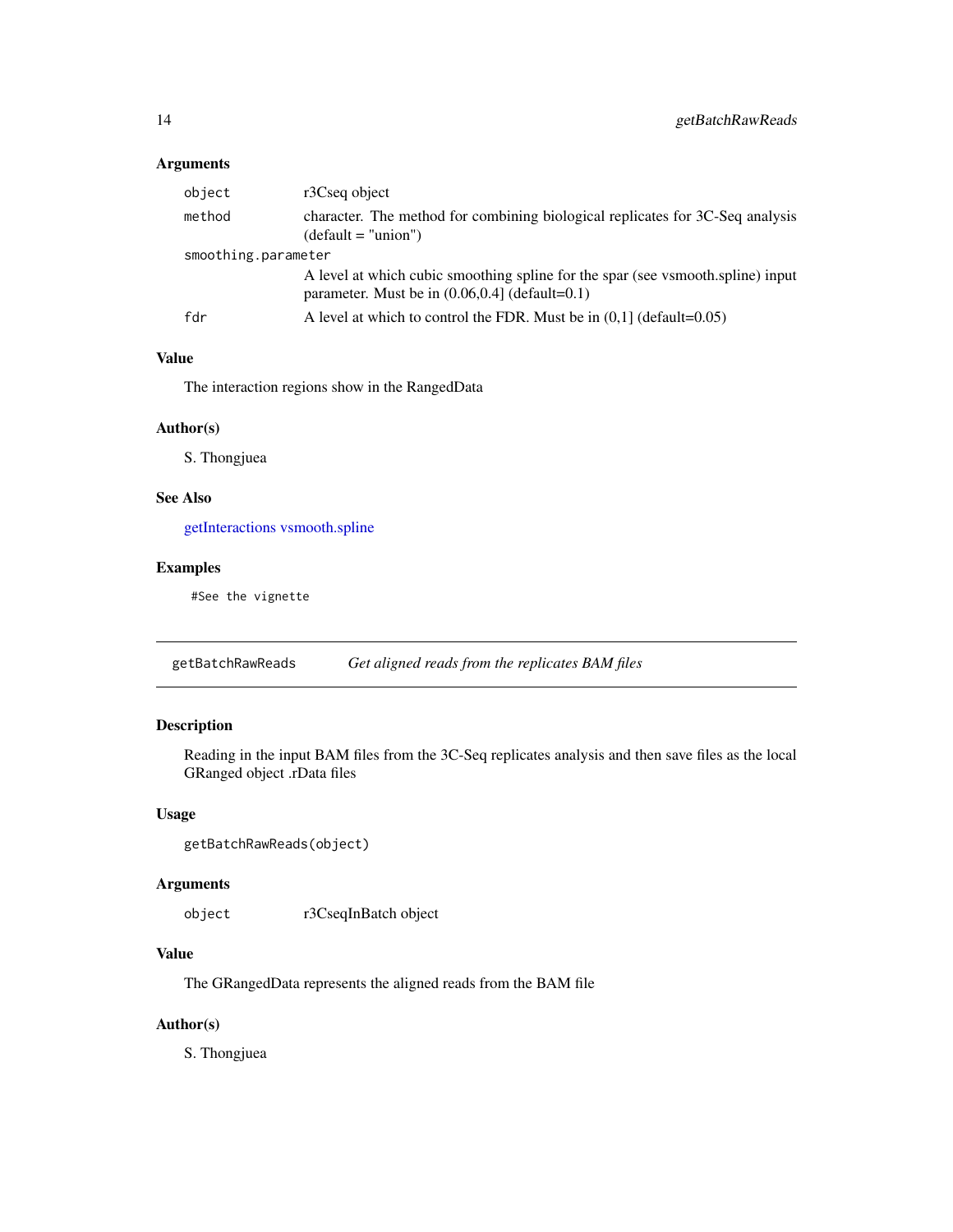## <span id="page-14-0"></span>See Also

[getRawReads,](#page-19-2)

## Examples

#See the vignette

<span id="page-14-1"></span>getBatchReadCountPerRestrictionFragment *count reads for replicates analysis*

#### Description

Counts the number of reads from 3C-Seq data per each restriction fragment for replicates analysis

## Usage

```
getBatchReadCountPerRestrictionFragment(object,getReadsMethod = c("wholeReads", "adjacentFragmentEnd
nFragmentExcludedReadsNearViewpoint=2)
```
#### Arguments

| object                              | r3CseqInBatch object                                                                                                                                                                                                                                                        |  |
|-------------------------------------|-----------------------------------------------------------------------------------------------------------------------------------------------------------------------------------------------------------------------------------------------------------------------------|--|
|                                     | getReadsMethod character. To count all reads found in the particular restriction fragment uses<br>whole Reads option. To count reads found around the edge of restriction frag-<br>ment both 5'utr and 3'utr uses adjacent Fragment Ends Reads option (default=whole Reads) |  |
| nFragmentExcludedReadsNearViewpoint |                                                                                                                                                                                                                                                                             |  |
|                                     | Numeric. The number of excluded fragments around the viewpoint, reads found<br>in these fragments will be removed from the analysis (default=2)                                                                                                                             |  |

#### Value

The RangedData represents the number of reads per each restriction fragment

#### Author(s)

S. Thongjuea

## See Also

[getReadCountPerWindow,](#page-20-1) [getReadCountPerRestrictionFragment](#page-19-1)

#### Examples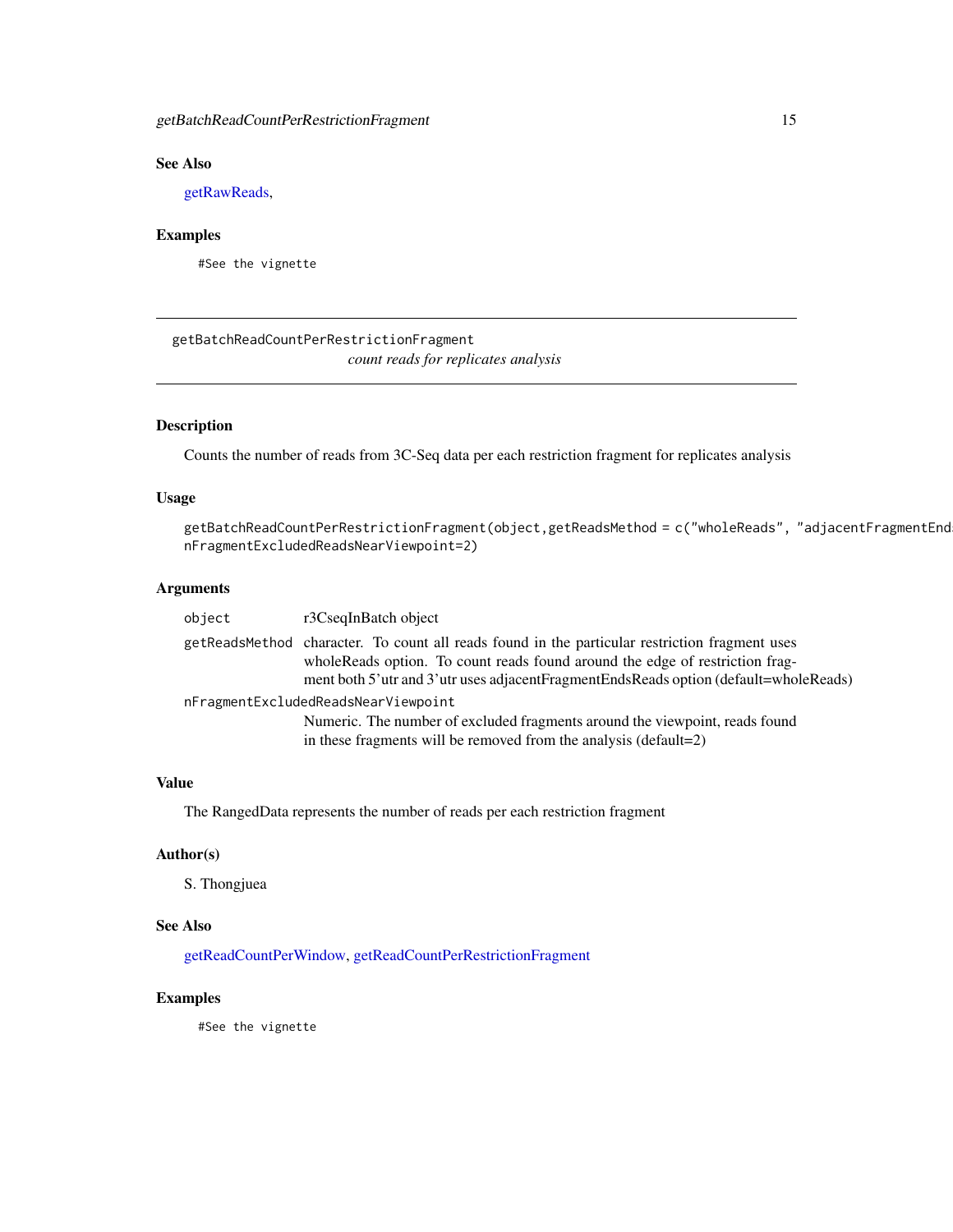## <span id="page-15-0"></span>getBatchReadCountPerWindow

*count reads per window size for replicates analysis*

## Description

Counts the number of reads from 3C-Seq data per each window size for replicates analysis

#### Usage

```
getBatchReadCountPerWindow(object,windowSize=5e3,nFragmentExcludedReadsNearViewpoint=2,mode=c("non-
```
#### Arguments

| object     | r3CseqInBatch object                                                                                                                            |
|------------|-------------------------------------------------------------------------------------------------------------------------------------------------|
| windowSize | Numeric. non-overlapping window size for counting reads (default=5e3)                                                                           |
|            | nFragmentExcludedReadsNearViewpoint                                                                                                             |
|            | Numeric. The number of excluded fragments around the viewpoint, reads found<br>in these fragments will be removed from the analysis (default=2) |
| mode       | character. The window-based modes analysis (default="non-overlapping")                                                                          |

## Value

The RangedData represents the number of reads per each window size

## Author(s)

S. Thongjuea

## See Also

[getReadCountPerRestrictionFragment,](#page-19-1) [getBatchReadCountPerRestrictionFragment,](#page-14-1) [getReadCount-](#page-20-1)[PerWindow,](#page-20-1)

#### Examples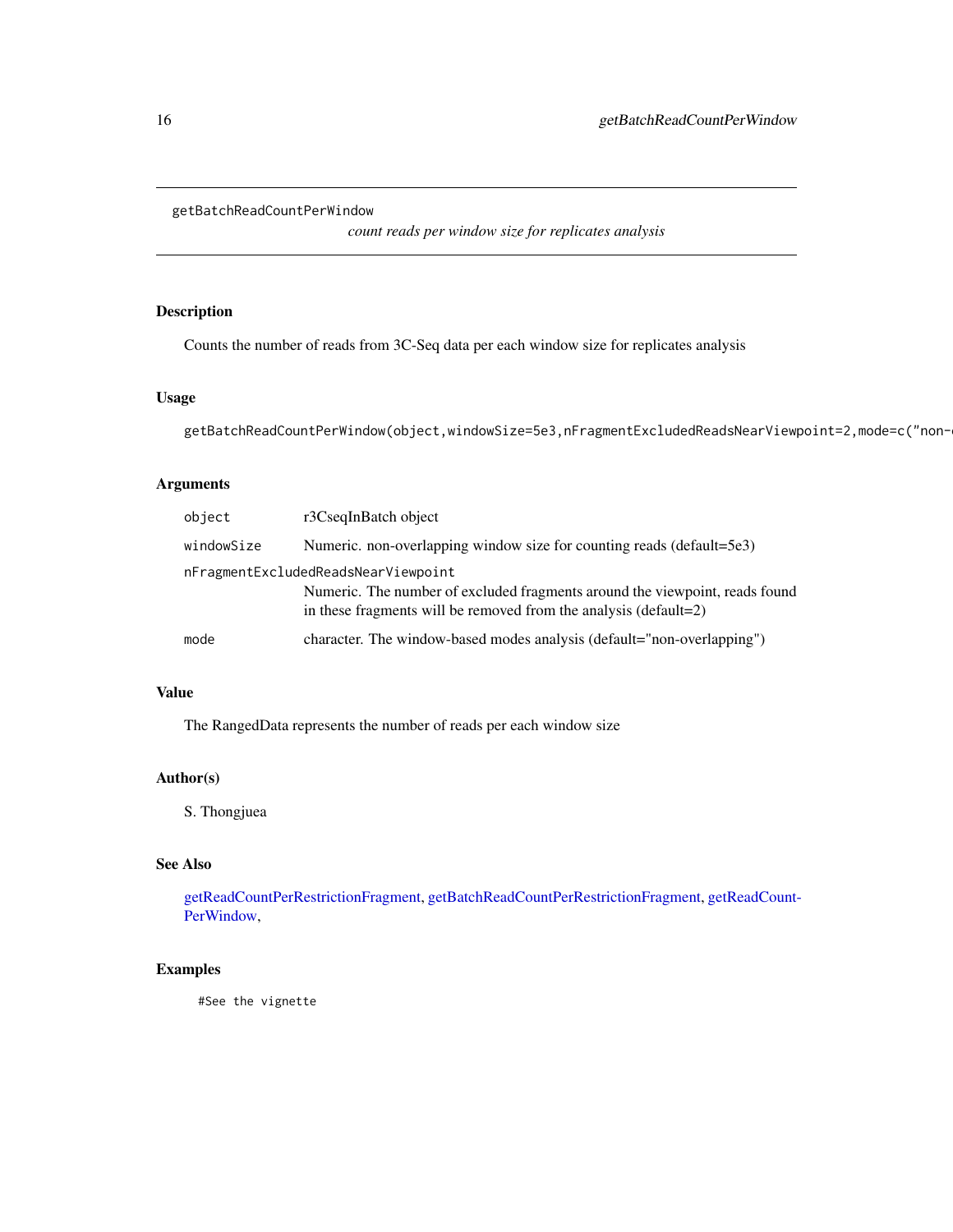<span id="page-16-1"></span><span id="page-16-0"></span>getContrInteractionsInRefseq

*identified significant interaction regions for RefSeq genes*

#### Description

Get a list of genes that contain strong interaction signals in the control

## Usage

getContrInteractionsInRefseq(obj,cutoff.qvalue=0.05,expanded\_upstream=50e3,expanded\_downstream=10e3)

#### Arguments

obj obj is r3Cseq or r3CseqInBatch object cutoff.qvalue Numeric. The cutoff q-value (default=0.05) expanded\_upstream Numeric. The expanded distance from the upstream of a gene start (default=50e3) expanded\_downstream Numeric. The expanded distance from the downstream of a gene end (default  $=10e3$ 

## Value

List of identified genes, which contain strong interaction signals

#### Author(s)

S. Thongjuea

## See Also

[getContrInteractionsInRefseq](#page-16-1)

#### Examples

# See the vignette

getCoverage *This method has been removed.*

#### Description

This method has been removed.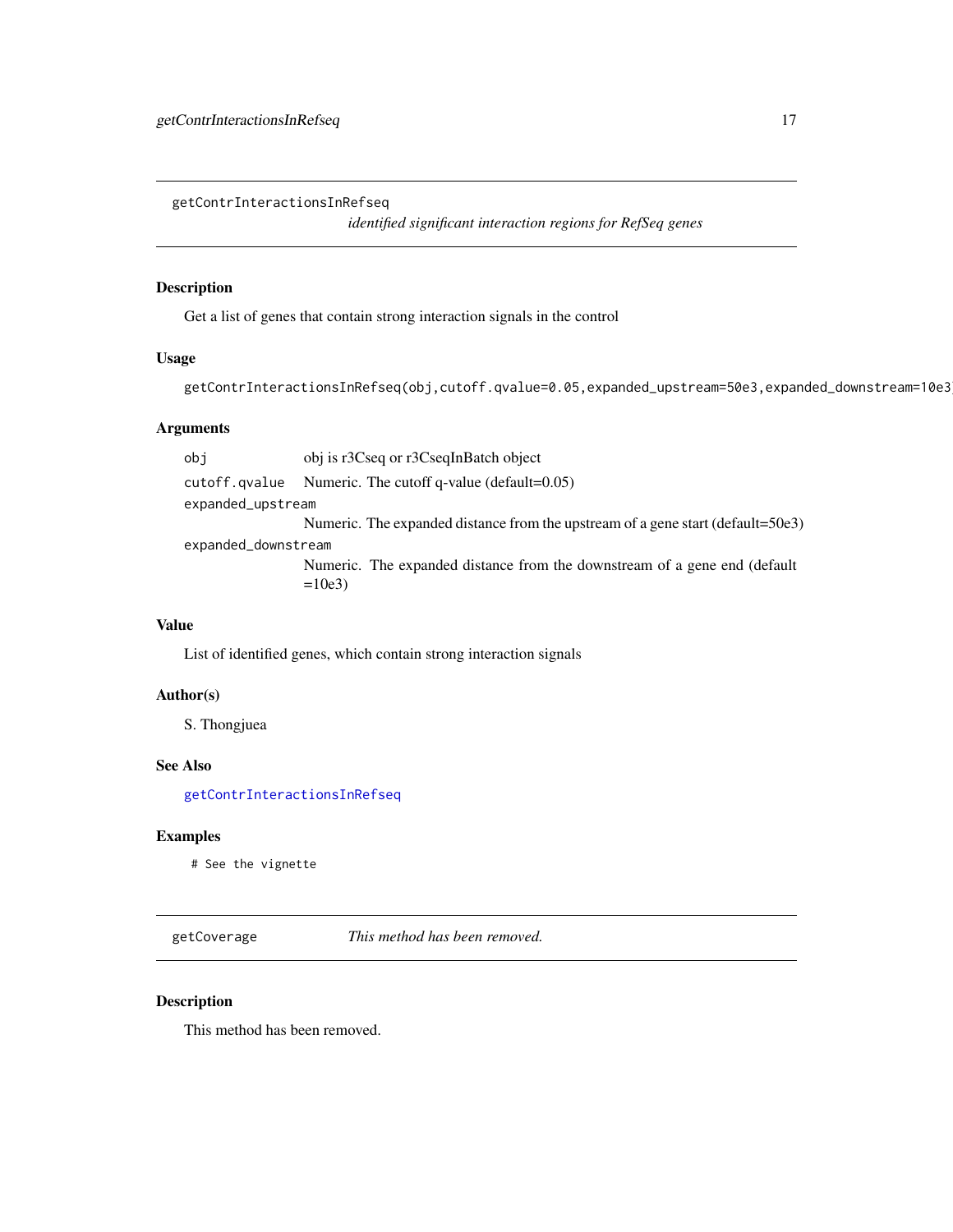## <span id="page-17-0"></span>getExpInteractionsInRefseq

*identified significant interaction regions for RefSeq genes*

## Description

Get a list of genes that contain strong interaction signals in the experiment

## Usage

```
getExpInteractionsInRefseq(obj,cutoff.qvalue=0.05,expanded_upstream=50e3,expanded_downstream=10e3)
```
## Arguments

| obj                 | obj is r3Cseq or r3CseqInBatch object                                           |
|---------------------|---------------------------------------------------------------------------------|
| cutoff.qvalue       | Numeric. The cutoff q-value (default= $0.05$ )                                  |
| expanded_upstream   |                                                                                 |
|                     | Numeric. The expanded distance from the upstream of a gene start (default=50e3) |
| expanded_downstream |                                                                                 |
|                     | Numeric. The expanded distance from the downstream of a gene end (default)      |
|                     | $=10e3$                                                                         |
|                     |                                                                                 |

## Value

List of identified genes, which contain strong interaction signals

#### Author(s)

S. Thongjuea

## See Also

[getContrInteractionsInRefseq](#page-16-1)

#### Examples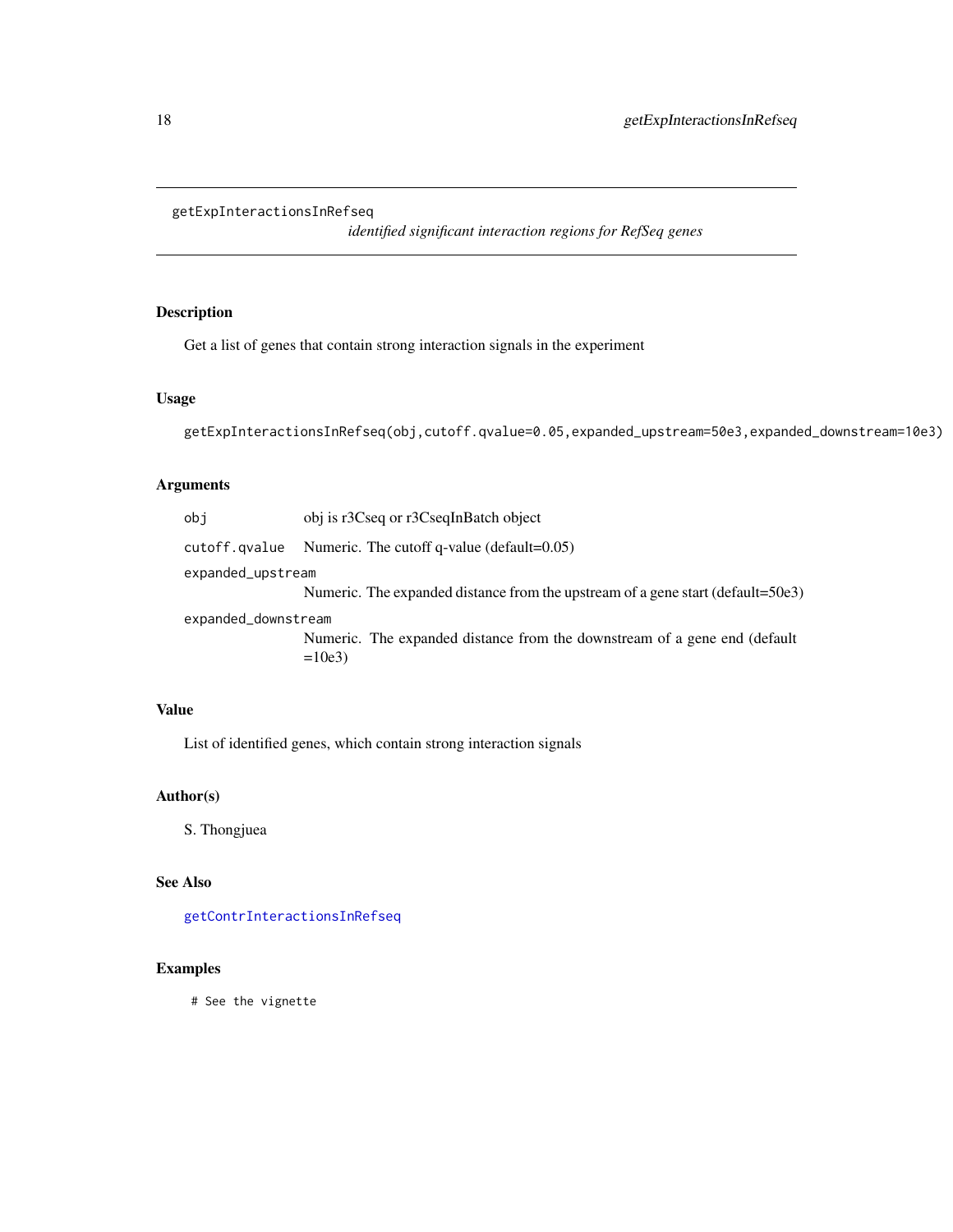<span id="page-18-1"></span><span id="page-18-0"></span>getInteractions *calculate z-score, assign p-value and q-value for each interaction region*

## Description

Calculate z-score, assign p-value and q-value to each interaction regions

#### Usage

getInteractions(object,smoothing.parameter=0.1,fdr=0.05)

## Arguments

| object              | r3Cseq object                                                                                                                        |
|---------------------|--------------------------------------------------------------------------------------------------------------------------------------|
| smoothing.parameter |                                                                                                                                      |
|                     | A level at which cubic smoothing spline for the spar (see vsmooth.spline) input<br>parameter. Must be in $(0.06, 0.4)$ (default=0.1) |
| fdr                 | A level at which to control the FDR. Must be in $(0.1)$ (default=0.05)                                                               |

## Value

The interaction regions show in the RangedData

## Author(s)

S. Thongjuea

## See Also

[getBatchInteractions](#page-12-1) [vsmooth.spline](#page-0-0)

## Examples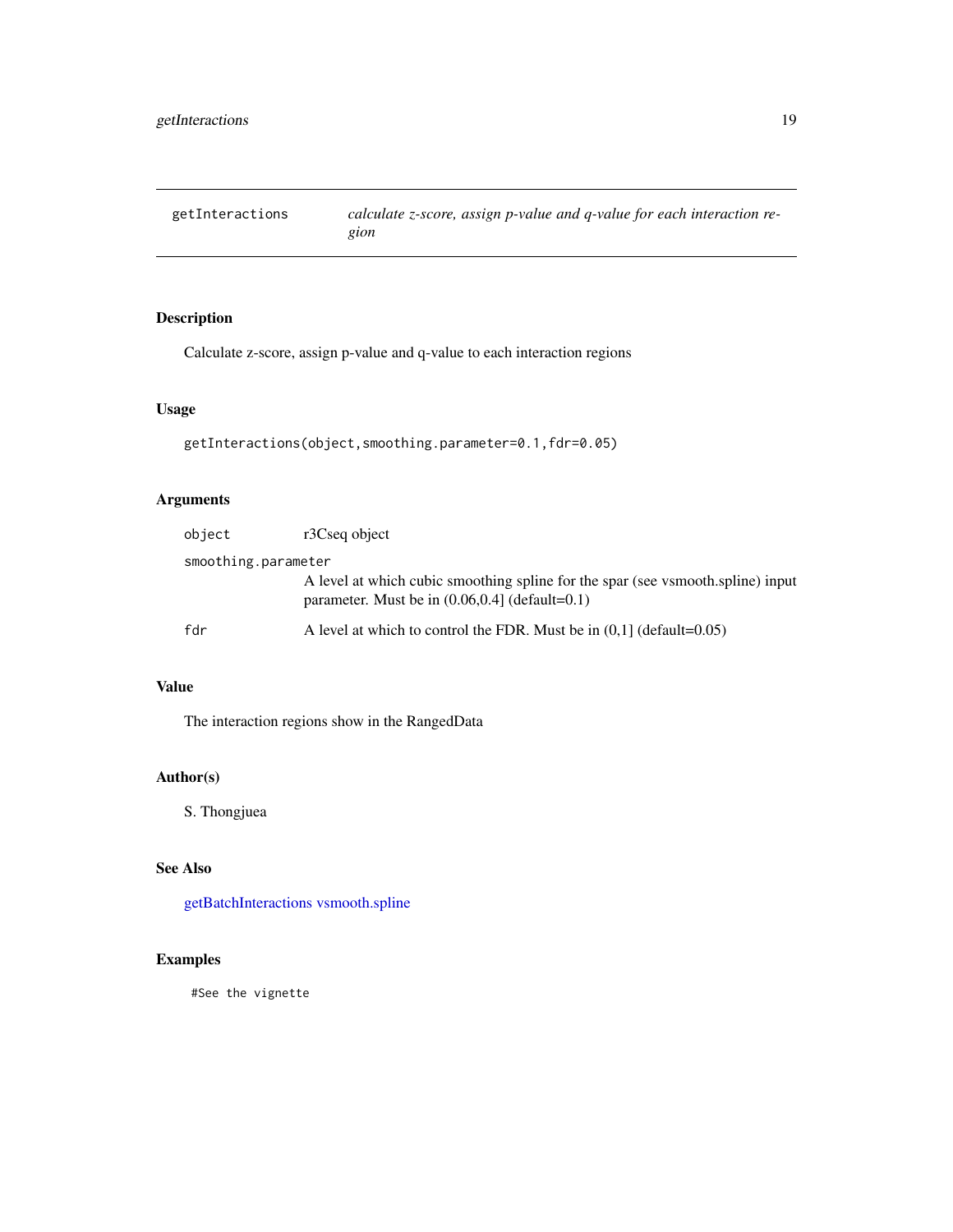<span id="page-19-2"></span><span id="page-19-0"></span>

## Description

Reading in the input BAM file and then store it in the GRanged object

## Usage

```
getRawReads(object)
```
#### Arguments

object r3Cseq object

## Value

The GRangedData represents the aligned reads from the BAM file

## Author(s)

S. Thongjuea

#### See Also

[getBatchRawReads,](#page-13-1)

#### Examples

#See the vignette

<span id="page-19-1"></span>getReadCountPerRestrictionFragment *count reads per resitrcition fragment*

## Description

Counts the number of reads from 3C-Seq data per each restriction fragment

#### Usage

```
getReadCountPerRestrictionFragment(object,getReadsMethod = c("wholeReads", "adjacentFragmentEndsRead
nFragmentExcludedReadsNearViewpoint=2)
```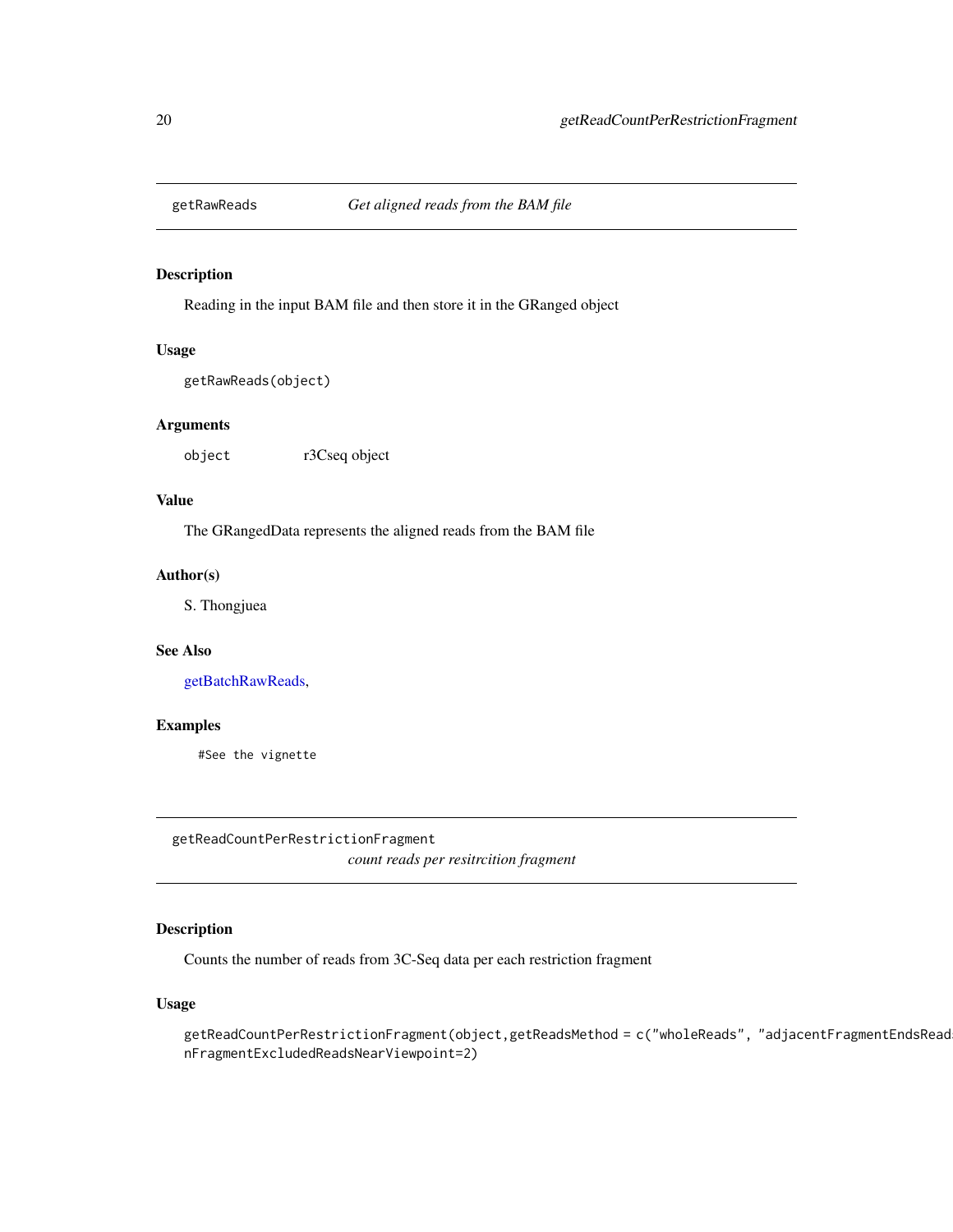## <span id="page-20-0"></span>Arguments

| object                              | r3Cseq object                                                                                                                                                                                                                                                           |  |
|-------------------------------------|-------------------------------------------------------------------------------------------------------------------------------------------------------------------------------------------------------------------------------------------------------------------------|--|
|                                     | getReadsMethod character. To count all reads found in the particular restriction fragment uses<br>whole Reads option. To count reads found around the edge of restriction frag-<br>ment both 5'utr and 3'utr uses adjacentFragmentEndsReads option (default=wholeReads) |  |
| nFragmentExcludedReadsNearViewpoint |                                                                                                                                                                                                                                                                         |  |
|                                     | Numeric. The number of excluded fragments around the viewpoint, reads found<br>in these fragments will be removed from the analysis (default=2)                                                                                                                         |  |

#### Value

The RangedData represents the number of reads per each restriction fragment

## Author(s)

S. Thongjuea

#### See Also

[getReadCountPerWindow,](#page-20-1) [getBatchReadCountPerRestrictionFragment](#page-14-1)

#### Examples

#See the vignette

<span id="page-20-1"></span>getReadCountPerWindow *count reads per window size*

## Description

Counts the number of reads from 3C-Seq data per each window size

## Usage

getReadCountPerWindow(object,windowSize=5e3,nFragmentExcludedReadsNearViewpoint=2,mode=c("non-overl

## Arguments

| object     | r3Cseq object                                                               |
|------------|-----------------------------------------------------------------------------|
| windowSize | Numeric. non-overlapping window size for counting reads (default=5e3)       |
|            | nFragmentExcludedReadsNearViewpoint                                         |
|            | Numeric. The number of excluded fragments around the viewpoint, reads found |
|            | in these fragments will be removed from the analysis (default=2)            |
| mode       | character. The window-based modes analysis (default="non-overlapping")      |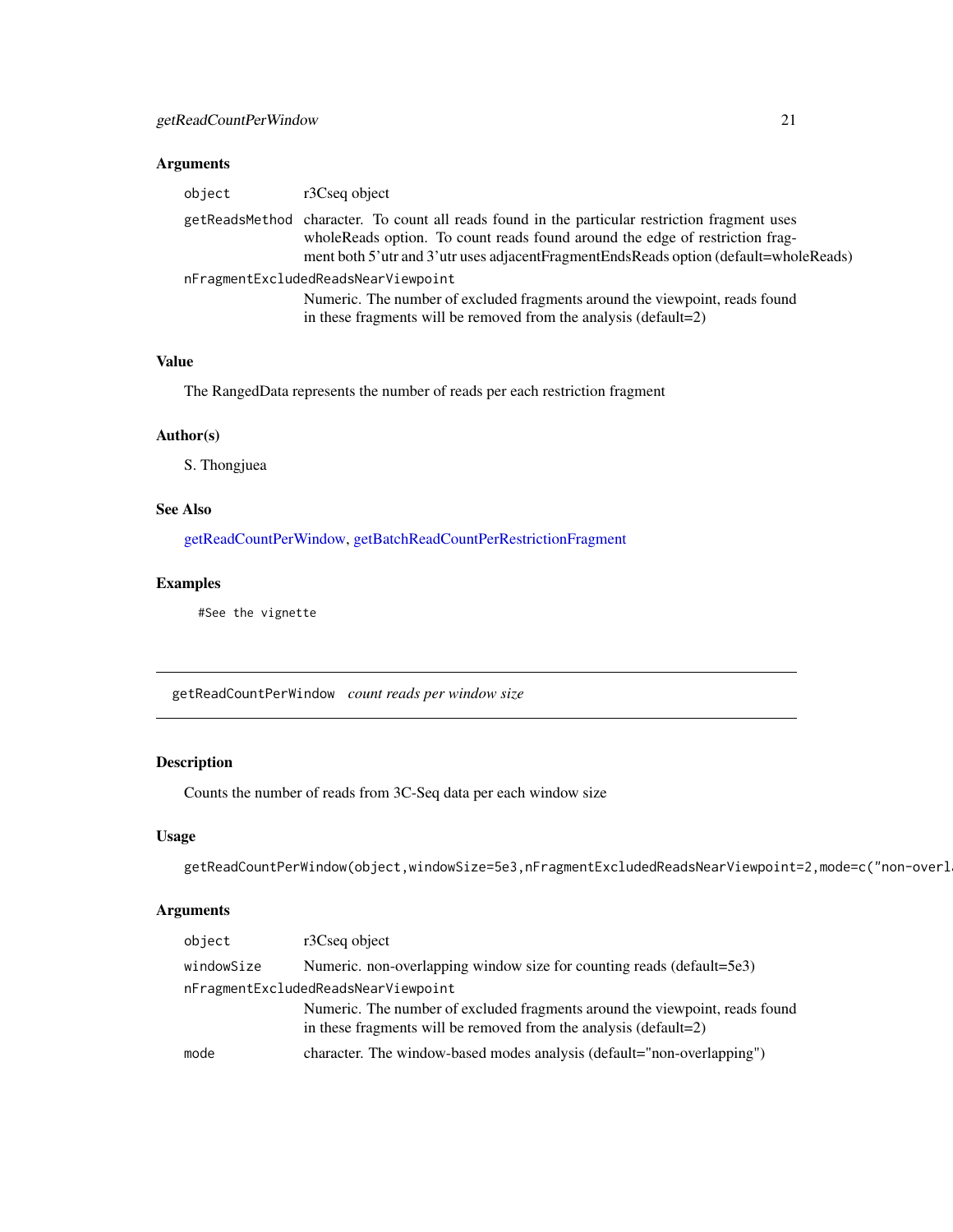## <span id="page-21-0"></span>Value

The RangedData represents the number of reads per each window size

## Author(s)

S. Thongjuea

## See Also

[getReadCountPerRestrictionFragment,](#page-19-1)

## Examples

#See the vignette

getViewpoint *get the viewpoint of 3C-seq data*

#### Description

The viewpoint is the bait of 3C method, which can be a promoter region of an interested gene, an enhancer, and a transcrition factor binding region.

#### Usage

getViewpoint(obj)

## Arguments

obj r3Cseq or r3CseqInBatch object

## Value

The viewpoint shows in the IRanges

#### Author(s)

S. Thongjuea

## Examples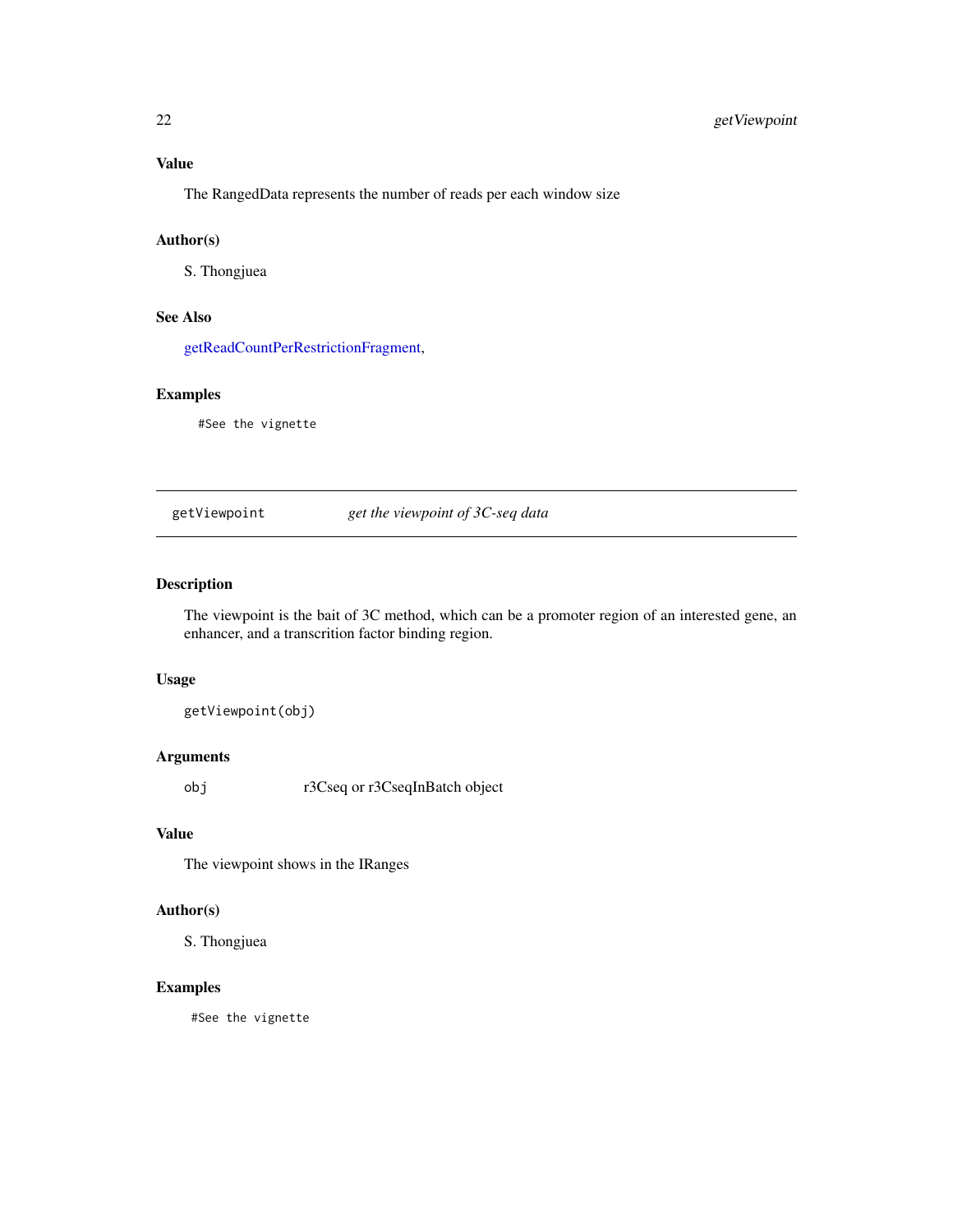<span id="page-22-0"></span>

## Description

The human (hg18) reference genes from UCSC

hg19refGene *hg19's refGenes*

## Description

The human (hg19) reference genes from UCSC

mm10refGene *mm10's refGenes*

## Description

The mouse (mm10) reference genes from UCSC

mm9refGene *mm9's refGenes*

## Description

The mouse (mm9) reference genes from UCSC

Myb\_prom\_FB *Myb\_prom\_FB a data set for the example of r3Cseq analysis*

## Description

The example aligned reads generated by 3C-Seq protocol from fetal brain. The promoter region of the Myb's gene was selected as the viewpoint. This data was transformed from aligned reads shown in the BAM file to GRanged object by using Rsamtools.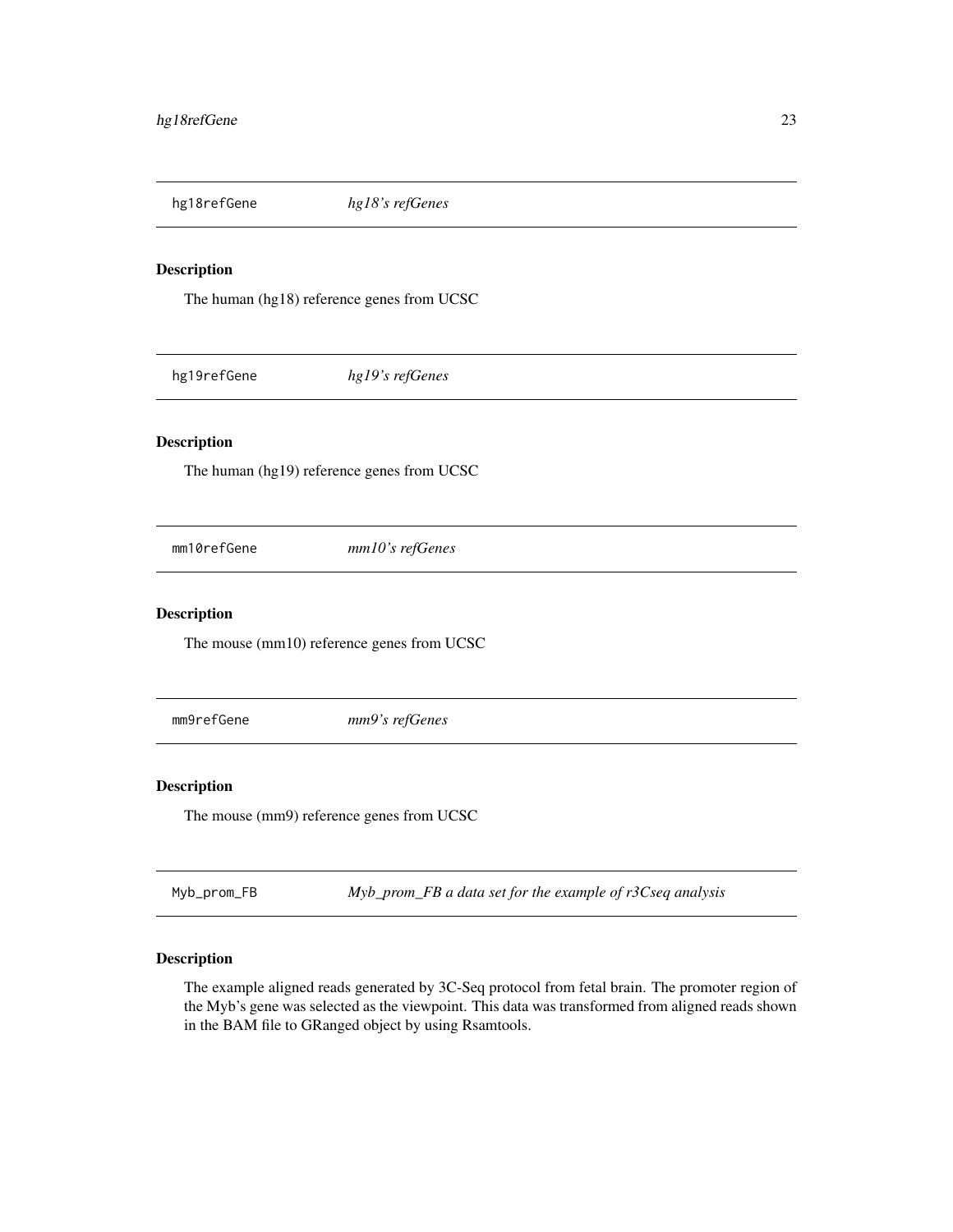<span id="page-23-0"></span>Myb\_prom\_FL *Myb\_prom\_FL a data set for the example of r3Cseq analysis*

## Description

The example aligned reads generated by 3C-Seq protocol from fetal liver. The promoter region of the Myb's gene was selected as the viewpoint. This data was transformed from aligned reads shown in the BAM file to GRanged object by using Rsamtools.

plot3Cecdf *This method has been removed.*

## Description

This method has been removed.

<span id="page-23-1"></span>plotDomainogramNearViewpoint

*Plot domainogram of interaction regions near the viewpoint*

#### Description

Plot domainogram of interaction regions near the viewpoint

#### Usage

plotDomainogramNearViewpoint(object,smoothing.parameter=0.1,distance=5e5,maximum\_window=25e3,view=c

#### Arguments

| object              | r3Cseq or r3CseqInBatch object                                                                                                                                                                                                                  |  |
|---------------------|-------------------------------------------------------------------------------------------------------------------------------------------------------------------------------------------------------------------------------------------------|--|
| smoothing.parameter |                                                                                                                                                                                                                                                 |  |
|                     | A level at which cubic smoothing spline for the spar (see vsmooth.spline) input<br>parameter. Must be in $(0.06, 0.4)$ (default=0.1)                                                                                                            |  |
| distance            | Numeric. The distance relative to the viewpoint (default=5e5)                                                                                                                                                                                   |  |
|                     | maximum_window Numeric. The maximum windowing (default=25e3). We normally compute the<br>interaction regions per window starting from 2Kb to maximum window (de-<br>fault=25kb) to make the interaction matrix for visualizing the domainogram. |  |
| view                | character. The selected view of data (default="experiment")                                                                                                                                                                                     |  |

### Value

Plots of domainogram for interaction regions close to the viewpoint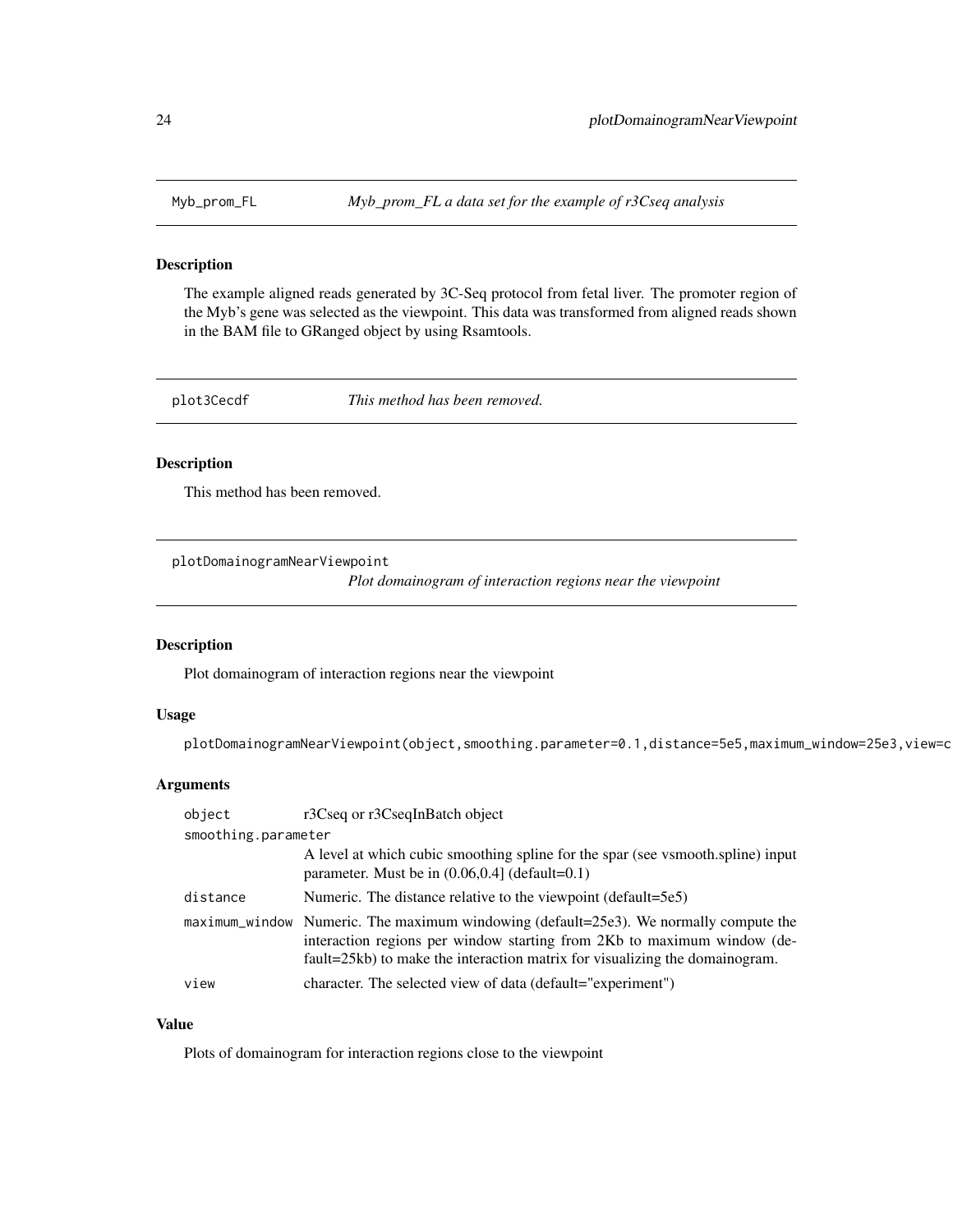## <span id="page-24-0"></span>Author(s)

S. Thongjuea

## See Also

[plotOverviewInteractions](#page-25-1), [plotInteractionsPerChromosome](#page-25-2), [plotInteractionsNearViewpoint](#page-24-1)

## Examples

# See the vignette

<span id="page-24-1"></span>plotInteractionsNearViewpoint

*Plot identified interaction regions near the viewpoint*

## Description

Plot identified interaction regions near the viewpoint

## Usage

plotInteractionsNearViewpoint(obj,distance=5e5,log2fc\_cutoff=1,yLim=0)

## Arguments

| obi           | obj is r3Cseq or r3CseqInBatch object                                           |
|---------------|---------------------------------------------------------------------------------|
| distance      | Numeric. The distance relative to the viewpoint (default=5e5)                   |
| log2fc_cutoff | Numeric. The $log2$ cutoff ratio between the experiment and control (default=1) |
| yLim          | Numeric. The limited height of y-axis (default=0)                               |

#### Value

Plots of identified interaction regions close to the viewpoint

## Author(s)

S. Thongjuea

## See Also

[plotOverviewInteractions](#page-25-1), [plotInteractionsPerChromosome](#page-25-2), [plotDomainogramNearViewpoint](#page-23-1)

#### Examples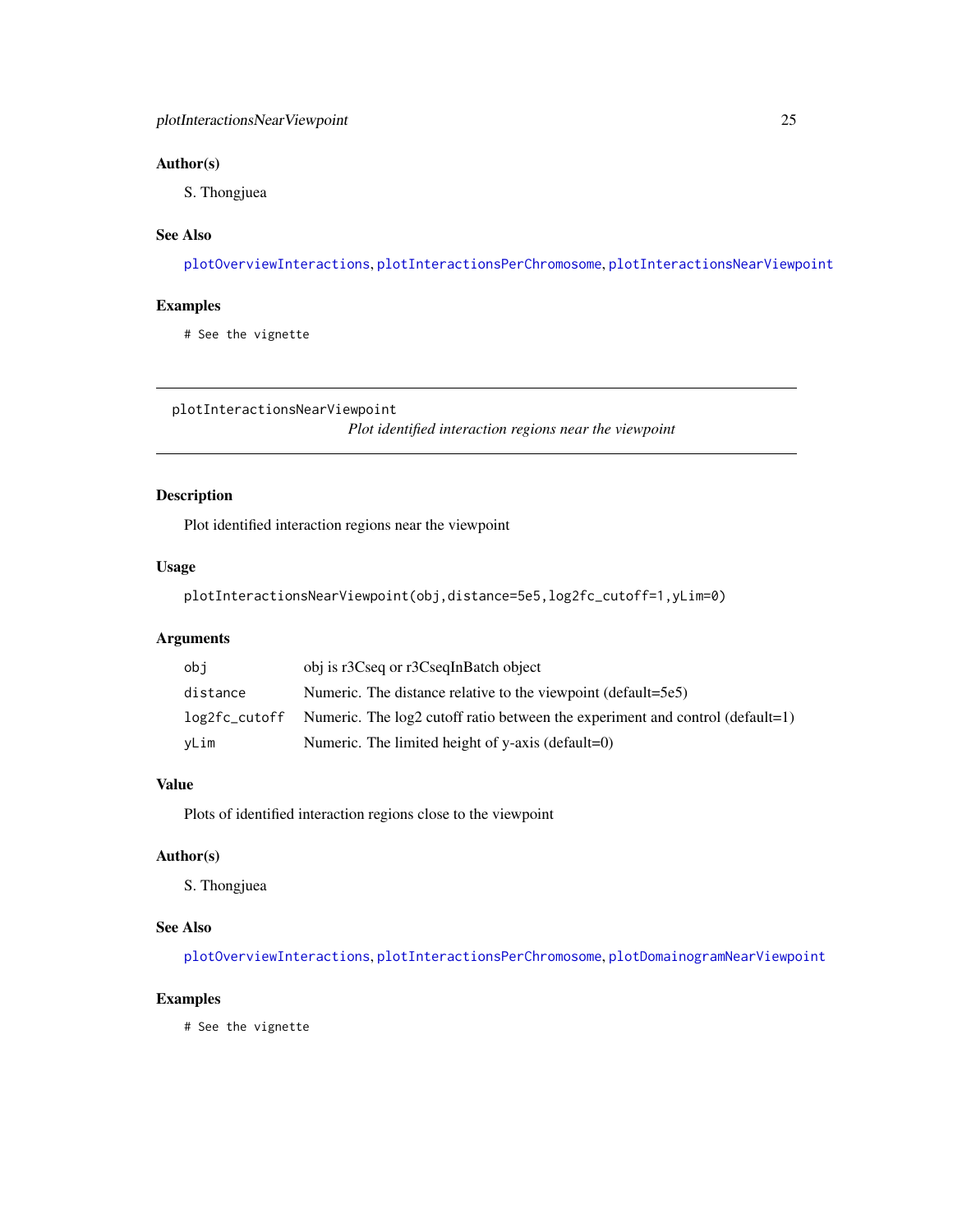<span id="page-25-2"></span><span id="page-25-0"></span>plotInteractionsPerChromosome

*Plot interaction regions per each chromosome of interest*

## Description

Plot the distribution of interaction regions per each chromosome

#### Usage

plotInteractionsPerChromosome(obj, chromosomeName)

## Arguments

obj obj is r3Cseq or r3CseqInBatch object. chromosomeName Character. The input chromosome name (e.g. "chr1")

#### Value

Plots of interaction regions per chromosome.

#### Author(s)

S. Thongjuea

#### See Also

[plotInteractionsNearViewpoint](#page-24-1), [plotOverviewInteractions](#page-25-1), [plotDomainogramNearViewpoint](#page-23-1)

#### Examples

# See the vignette

<span id="page-25-1"></span>plotOverviewInteractions

*Plot overview of identified interaction regions for genome-wide*

## Description

Plot the distribution of identified interaction regions across genome

### Usage

plotOverviewInteractions(obj, cutoff.qvalue=0.05)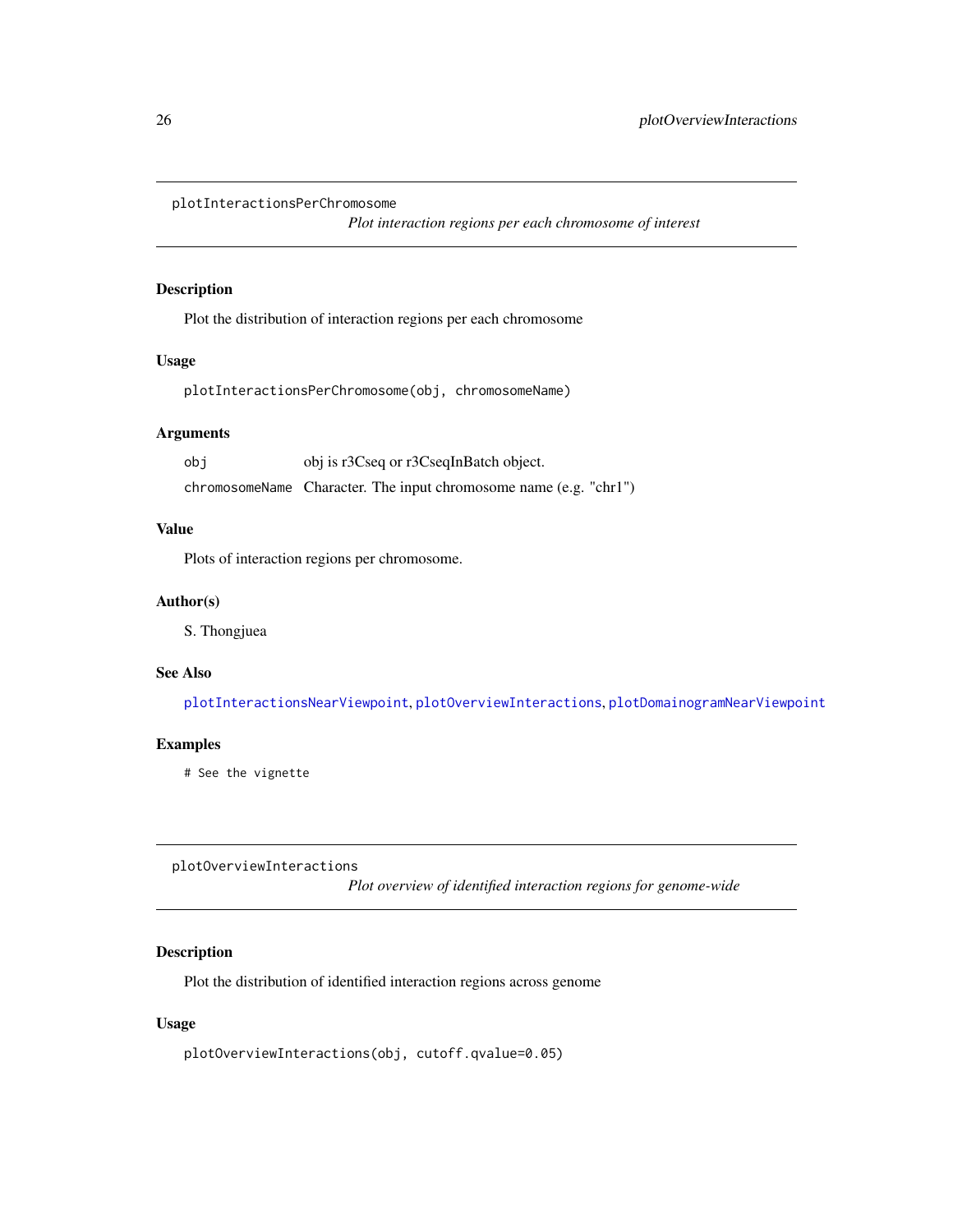## <span id="page-26-0"></span>r3Cseq-class 27

#### **Arguments**

| obi           | obj is r3Cseq or r3CseqInBatch object          |
|---------------|------------------------------------------------|
| cutoff.qvalue | Numeric. The cutoff q-value (default= $0.05$ ) |

#### Value

Plots of identified 3C-Seq interaction regions genome-wide

#### Author(s)

S. Thongjuea

#### See Also

[plotInteractionsNearViewpoint](#page-24-1), [plotInteractionsPerChromosome](#page-25-2), [plotDomainogramNearViewpoint](#page-23-1)

#### Examples

# See the vignette

r3Cseq-class *r3Cseq objects*

#### <span id="page-26-1"></span>**Description**

The r3Cseq class is the extended class from r3CseqCommon class. It is a general container for storing and manipulating a set of input parameters, RangeData of interactions regions from r3Cseq analysis , and the raw reads GRanged data of the genome-wide interaction signal generated by next-generation sequencing.

#### Extends

Class r3CseqCommon, directly.

## Slots

- organismName Object of class "character" the version of particular assembly genome from UCSC (e.g. mm9, hg18, hg19) . The package supports three genome assemblies consisting of mouse (mm9), and human (hg18, hg19).
- restrictionEnzyme Object of class "character" this is the primary restriction enzyme name using in 3C-Seq experiment
- viewpoint\_chromosome Object of class "character" chromosome name of where is the viewpoint located eg. chr10, chrX etc.
- viewpoint\_primer\_forward Object of class "character" the forward primer DNA sequences for the viewpoint amplification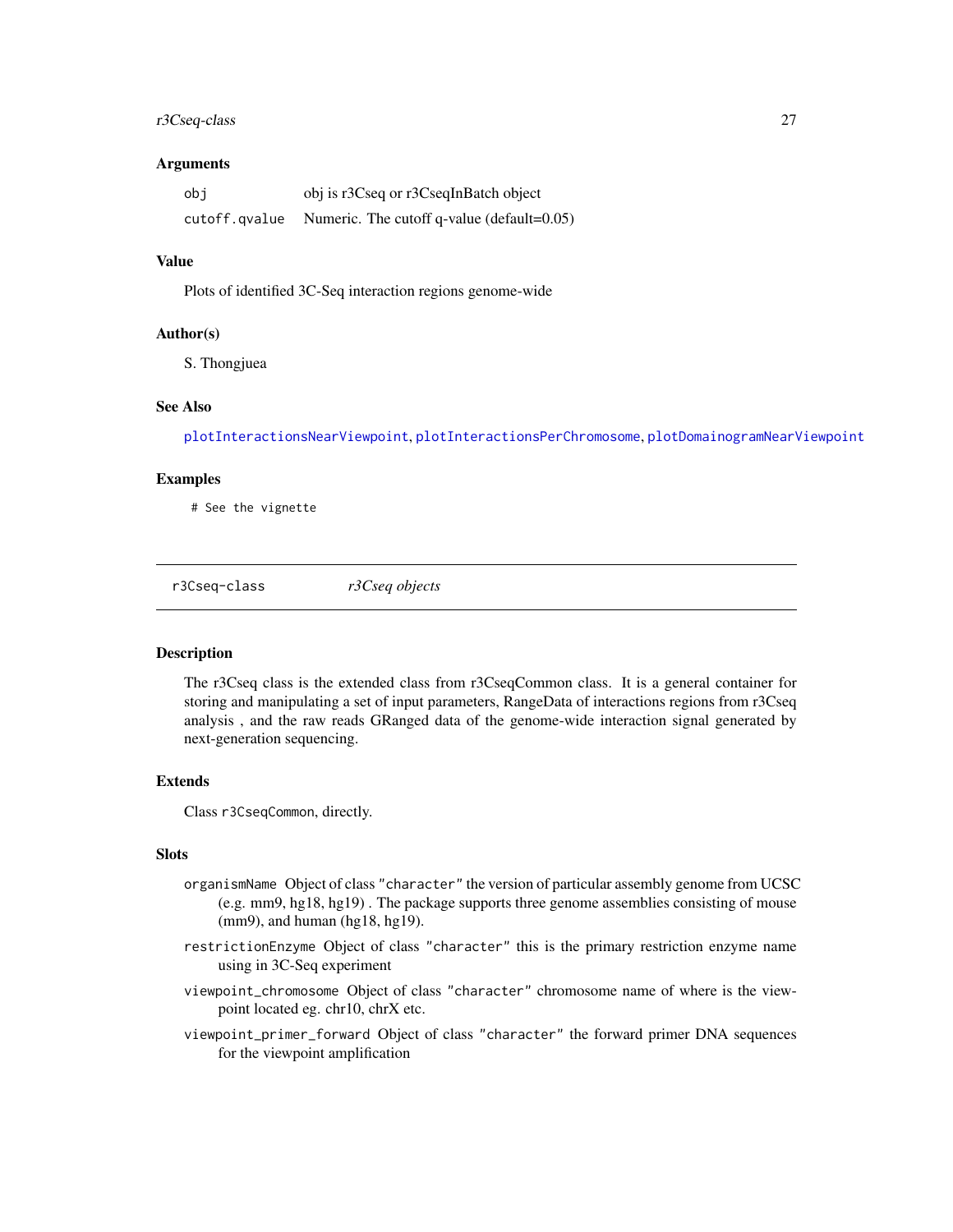<span id="page-27-0"></span>viewpoint\_primer\_reverse Object of class "character" the reverse primer DNA sequences for the viewpoint amplification

expReadCount Object of class "RangedData" the read count in experiment

contrReadCount Object of class "RangedData" the read count in control

expRPM Object of class "RangedData" the normalized read read per million in experiment

- contrRPM Object of class "RangedData" the normalized read read per million in control
- expInteractionRegions Object of class "RangedData" the identified interaction regions in experiment
- contrInteractionRegions Object of class "RangedData" the identified interaction regions in control
- isControlInvolved Object of class "logical" the logical to ask whether the control is involved in the analysis or not
- alignedReadsBamExpFile Object of class "character" the file name of experiment in BAM format
- alignedReadsBamContrFile Object of class "character" the file name of control in BAM format

expLabel Object of class "character" the experiment name

contrLabel Object of class "character" the control name

expLibrarySize Object of class "integer" the library size of experiment

contrLibrarySize Object of class "integer" the library size of control

expReadLength Object of class "integer" the read length of experiment

contrReadLength Object of class "integer" the read length of experiment

expRawData Object of class "GRanges" the raw reads found in experiment

contrRawData Object of class "GRanges" the raw reads found in control

#### Author(s)

S. Thongjuea

#### See Also

[r3CseqCommon,](#page-28-1) [r3CseqInBatch](#page-29-1)

#### Examples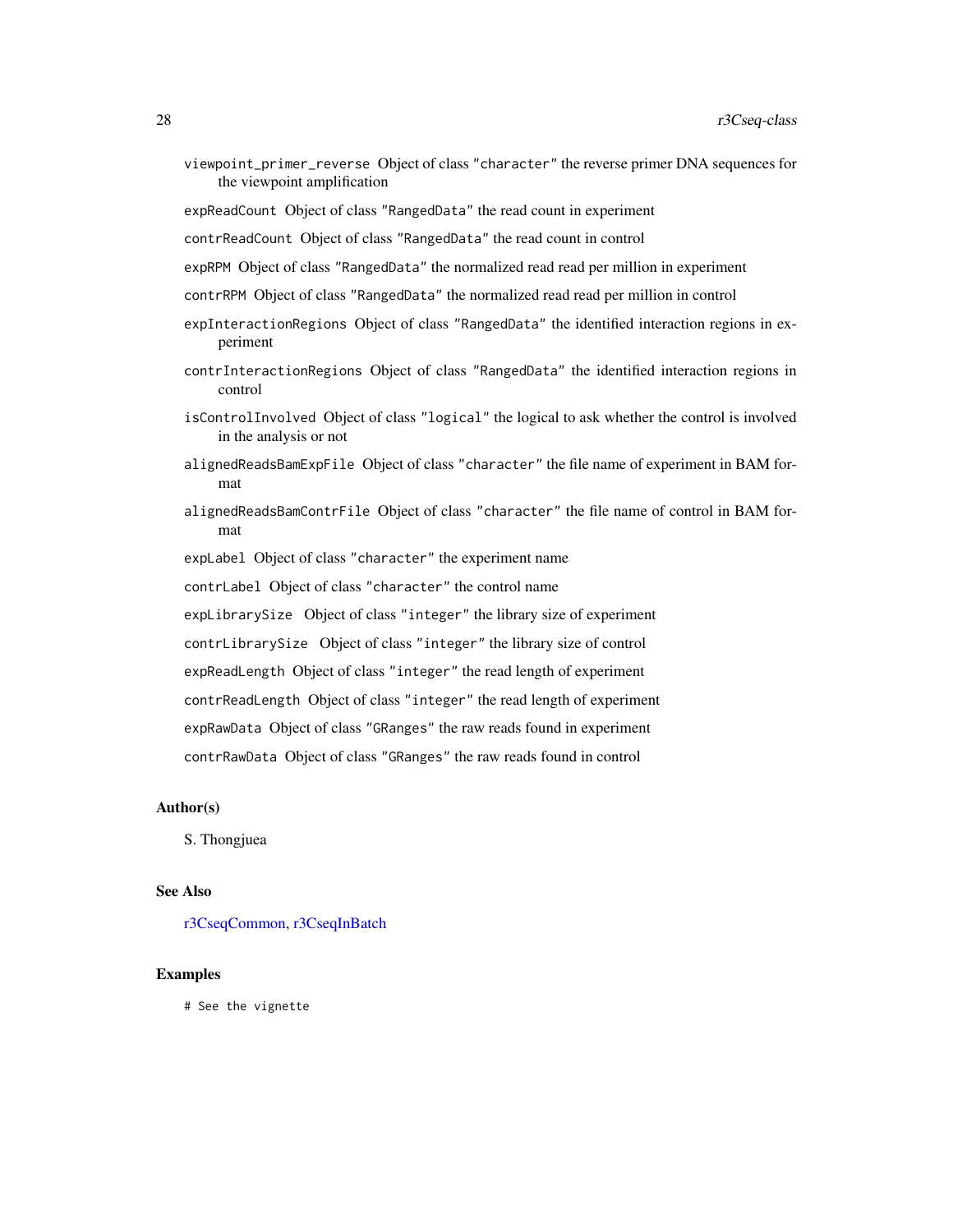<span id="page-28-0"></span>r3CseqCommon-class *r3CseqCommon objects*

#### <span id="page-28-1"></span>**Description**

The r3CseqCommon class is a general container for storing and manipulating a set of input parameters, RangeData of interactions regions from r3Cseq analysis. It is a root class for r3Cseq and r3CseqInBatch classes.

#### **Slots**

- organismName Object of class "character" the version of particular assembly genome from UCSC (e.g. mm9, hg18, hg19) . The package supports three genome assemblies consisting of mouse (mm9), and human (hg18, hg19).
- restrictionEnzyme Object of class "character" this is the primary restriction enzyme name using in 3C-Seq experiment
- viewpoint\_chromosome Object of class "character" chromosome name of where is the viewpoint located eg. chr10, chrX etc.
- viewpoint\_primer\_forward Object of class "character" the forward primer DNA sequences for the viewpoint amplification
- viewpoint\_primer\_reverse Object of class "character" the reverse primer DNA sequences for the viewpoint amplification
- expReadCount Object of class "RangedData" the read count in experiment
- contrReadCount Object of class "RangedData" the read count in control
- expRPM Object of class "RangedData" the normalized read read per million in experiment
- contrRPM Object of class "RangedData" the normalized read read per million in control
- expInteractionRegions Object of class "RangedData" the identified interaction regions in experiment
- contrInteractionRegions Object of class "RangedData" the identified interaction regions in control
- isControlInvolved Object of class "logical" the logical to ask whether the control is involved in the analysis or not

#### Author(s)

S. Thongjuea

#### See Also

[r3Cseq,](#page-26-1) [r3CseqInBatch](#page-29-1)

#### Examples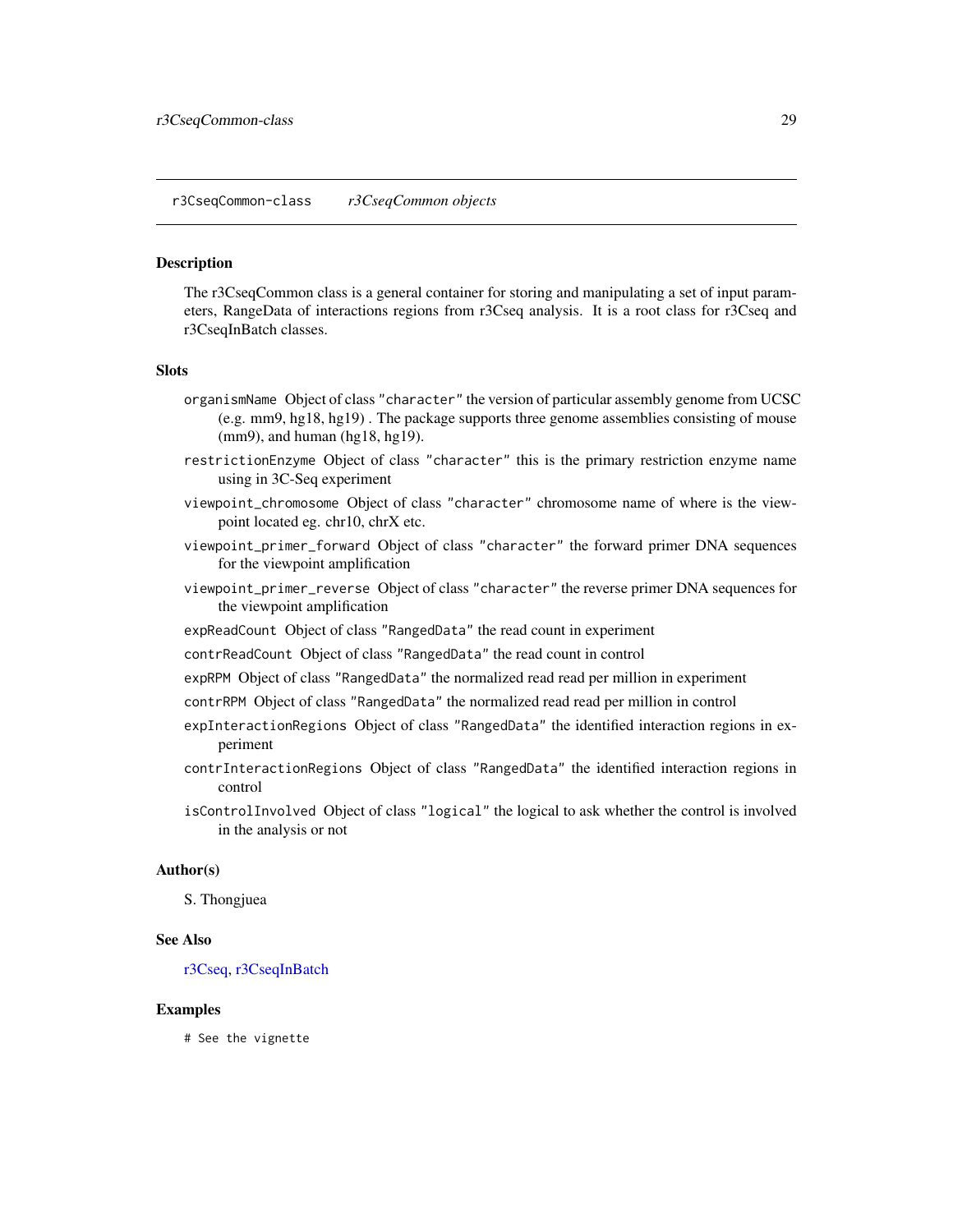<span id="page-29-0"></span>r3CseqInBatch-class *r3CseqInBatch objects*

#### <span id="page-29-1"></span>**Description**

The r3CseqInBatch class is the extended class from r3CseqCommon class. It is a general container for storing and manipulating a set of input parameters, RangeData of interactions regions from r3Cseq analysis for replicates data sets.

#### Extends

Class r3CseqCommon, directly.

#### Slots

- organismName Object of class "character" the version of particular assembly genome from UCSC (e.g. mm9, hg18, hg19) . The package supports three genome assemblies consisting of mouse (mm9), and human (hg18, hg19).
- restrictionEnzyme Object of class "character" this is the primary restriction enzyme name using in 3C-Seq experiment
- viewpoint\_chromosome Object of class "character" chromosome name of where is the viewpoint located eg. chr10, chrX etc.
- viewpoint\_primer\_forward Object of class "character" the forward primer DNA sequences for the viewpoint amplification
- viewpoint\_primer\_reverse Object of class "character" the reverse primer DNA sequences for the viewpoint amplification
- expReadCount Object of class "RangedData" the read count in experiment
- contrReadCount Object of class "RangedData" the read count in control
- expRPM Object of class "RangedData" the normalized read read per million in experiment
- contrRPM Object of class "RangedData" the normalized read read per million in control
- expInteractionRegions Object of class "RangedData" the identified interaction regions in experiment
- contrInteractionRegions Object of class "RangedData" the identified interaction regions in control
- isControlInvolved Object of class "logical" the logical to ask whether the control is involved in the analysis or not
- bamFilesDirectory Object of class "character" the path name of directory that contains BAM files
- BamExpFiles Object of class "vector" the file names of BAM files in the experiment
- BamContrFiles Object of class "vector" the file names of BAM files in the control

expBatchLabel Object of class "vector" the labeled experiment names

contrBatchLabel Object of class "vector" the labeled control names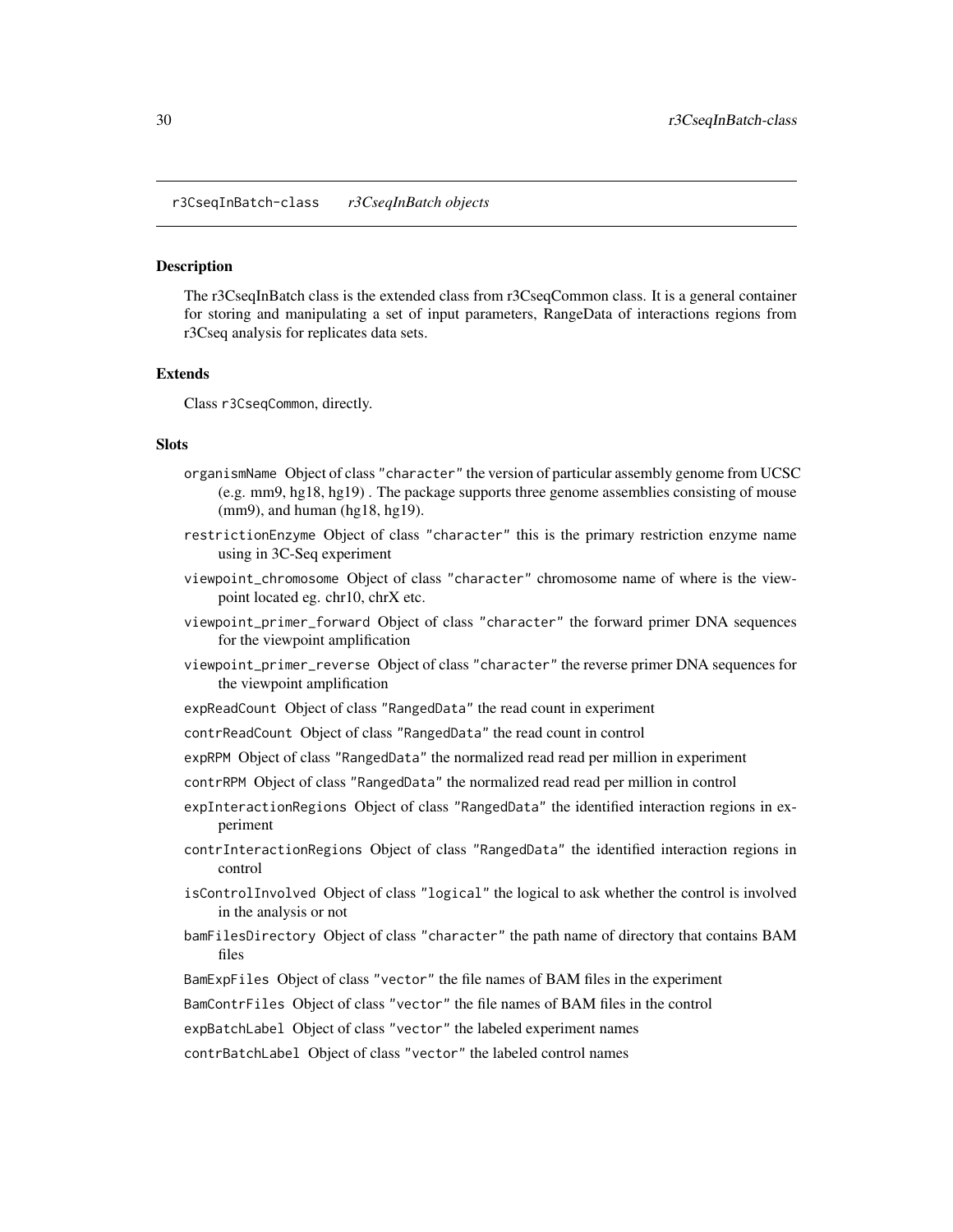#### <span id="page-30-0"></span>rn5refGene 31

readCountTable Object of class "RangedData" the read count table RPMsTable Object of class "RangedData" the normalized read per million table expBatchLibrarySize Object of class "vector" the library size of each experiment contrBatchLibrarySize Object of class "vector" the library size of each control expBatchReadLength Object of class "vector" the read length of experiments contrBatchReadLength Object of class "vector" the read length of controls

#### Author(s)

S. Thongjuea

#### See Also

[r3CseqCommon,](#page-28-1) [r3CseqInBatch](#page-29-1)

## Examples

# See the vignette

rn5refGene *rn5's refGenes*

#### Description

The rat (rn5) reference genes from UCSC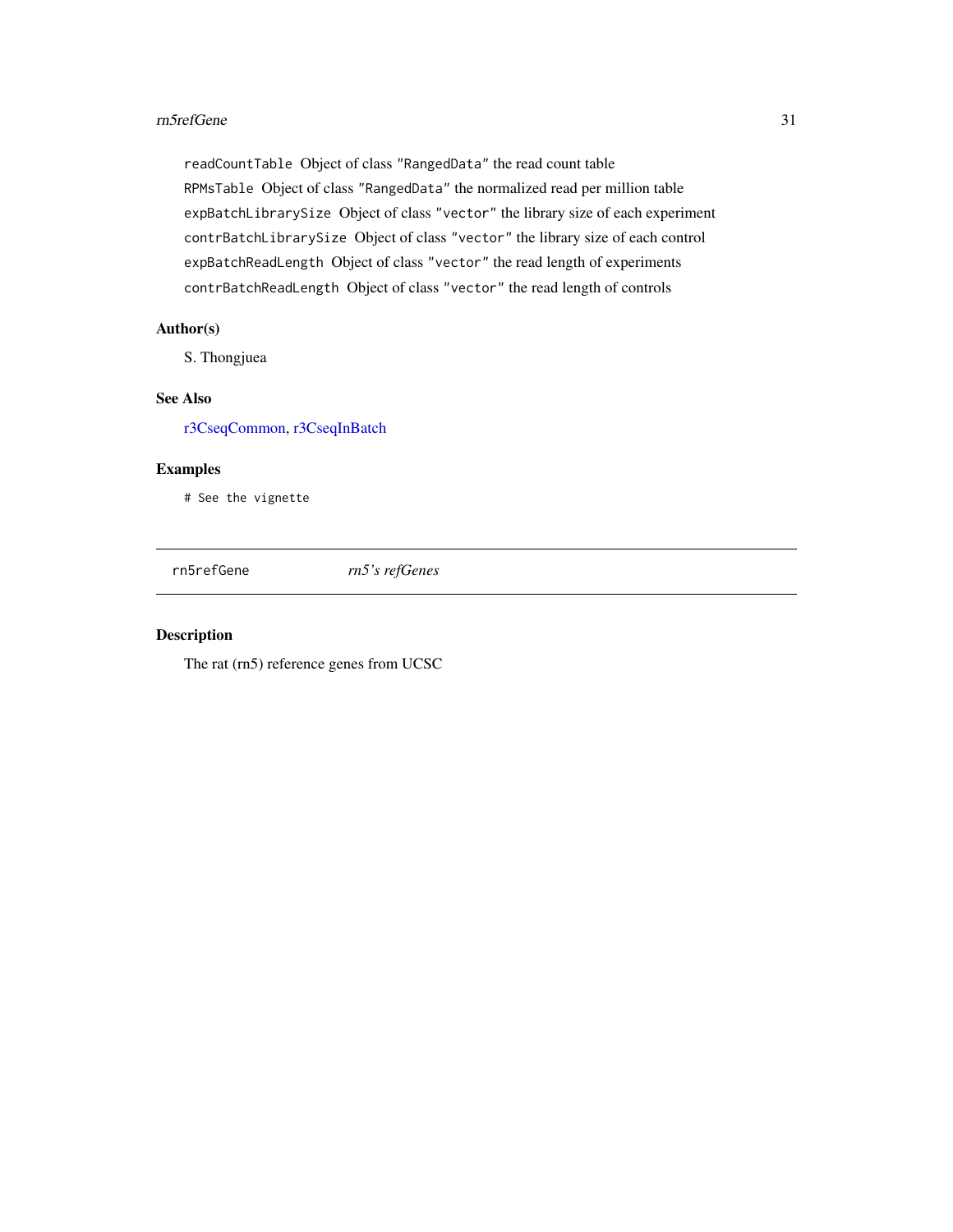# <span id="page-31-0"></span>Index

∗ classes r3Cseq-class, [27](#page-26-0) r3CseqCommon-class, [29](#page-28-0) r3CseqInBatch-class, [30](#page-29-0) ∗ datasets enzymeDb, [7](#page-6-0) hg18refGene, [23](#page-22-0) hg19refGene, [23](#page-22-0) mm10refGene, [23](#page-22-0) mm9refGene, [23](#page-22-0) Myb\_prom\_FB, [23](#page-22-0) Myb\_prom\_FL, [24](#page-23-0) rn5refGene, [31](#page-30-0) calculateBatchRPM, [3,](#page-2-0) *[4](#page-3-0)* calculateBatchRPM,r3CseqInBatch-method *(*calculateBatchRPM*)*, [3](#page-2-0) calculateRPM, *[3](#page-2-0)*, [3,](#page-2-0) *[7](#page-6-0)*, *[12](#page-11-0)* calculateRPM,r3Cseq-method *(*calculateRPM*)*, [3](#page-2-0) contrCoverage, [4](#page-3-0) contrCoverage, r3Cseq-method *(*contrCoverage*)*, [4](#page-3-0) contrInteractionRegions, [4,](#page-3-0) *[8](#page-7-0)* contrInteractionRegions,r3CseqCommon-method *(*contrInteractionRegions*)*, [4](#page-3-0) contrRawData, [5](#page-4-0) contrRawData,r3Cseq-method *(*contrRawData*)*, [5](#page-4-0) contrRawData<- *(*contrRawData*)*, [5](#page-4-0) contrRawData<-,r3Cseq-method *(*contrRawData*)*, [5](#page-4-0) contrReadCount, [6,](#page-5-0) *[12](#page-11-0)* contrReadCount,r3CseqCommon-method *(*contrReadCount*)*, [6](#page-5-0) contrRPM, *[3,](#page-2-0) [4](#page-3-0)*, [6,](#page-5-0) *[12](#page-11-0)* contrRPM, r3CseqCommon-method *(*contrRPM*)*, [6](#page-5-0) enzymeDb, [7](#page-6-0)

expCoverage, [7](#page-6-0) expCoverage, r3Cseq-method *(*expCoverage*)*, [7](#page-6-0) expInteractionRegions, *[4](#page-3-0)*, [7](#page-6-0) expInteractionRegions,r3CseqCommon-method *(*expInteractionRegions*)*, [7](#page-6-0) export3Cseq2bedGraph, [8,](#page-7-0) *[9,](#page-8-0) [10](#page-9-0)* export3Cseq2bedGraph,r3Cseq-method *(*export3Cseq2bedGraph*)*, [8](#page-7-0) export3CseqRawReads2bedGraph, [9](#page-8-0) export3CseqRawReads2bedGraph,r3Cseq-method *(*export3CseqRawReads2bedGraph*)*,  $\mathbf Q$ exportBatchInteractions2text, [9](#page-8-0) exportBatchInteractions2text,r3CseqInBatch-method *(*exportBatchInteractions2text*)*,  $\mathbf Q$ exportInteractions2text, *[8](#page-7-0)[–10](#page-9-0)*, [10,](#page-9-0) *[13](#page-12-0)* exportInteractions2text,r3Cseq-method *(*exportInteractions2text*)*, [10](#page-9-0) expRawData, *[5](#page-4-0)*, *[11](#page-10-0)*, [11](#page-10-0) expRawData,r3Cseq-method *(*expRawData*)*, [11](#page-10-0) expRawData<- *(*expRawData*)*, [11](#page-10-0) expRawData <- , r3Cseq-method *(*expRawData*)*, [11](#page-10-0) expReadCount, *[6](#page-5-0)*, [11](#page-10-0) expReadCount,r3CseqCommon-method *(*expReadCount*)*, [11](#page-10-0) expRPM, *[3,](#page-2-0) [4](#page-3-0)*, *[7](#page-6-0)*, [12](#page-11-0) expRPM,r3CseqCommon-method *(*expRPM*)*, [12](#page-11-0) generate3CseqReport, [13](#page-12-0) generate3CseqReport,r3Cseq-method *(*generate3CseqReport*)*, [13](#page-12-0) generate3CseqReport,r3CseqInBatch-method *(*generate3CseqReport*)*, [13](#page-12-0) getBatchInteractions, [13,](#page-12-0) *[19](#page-18-0)*

getBatchInteractions,r3CseqInBatch-method *(*getBatchInteractions*)*, [13](#page-12-0)